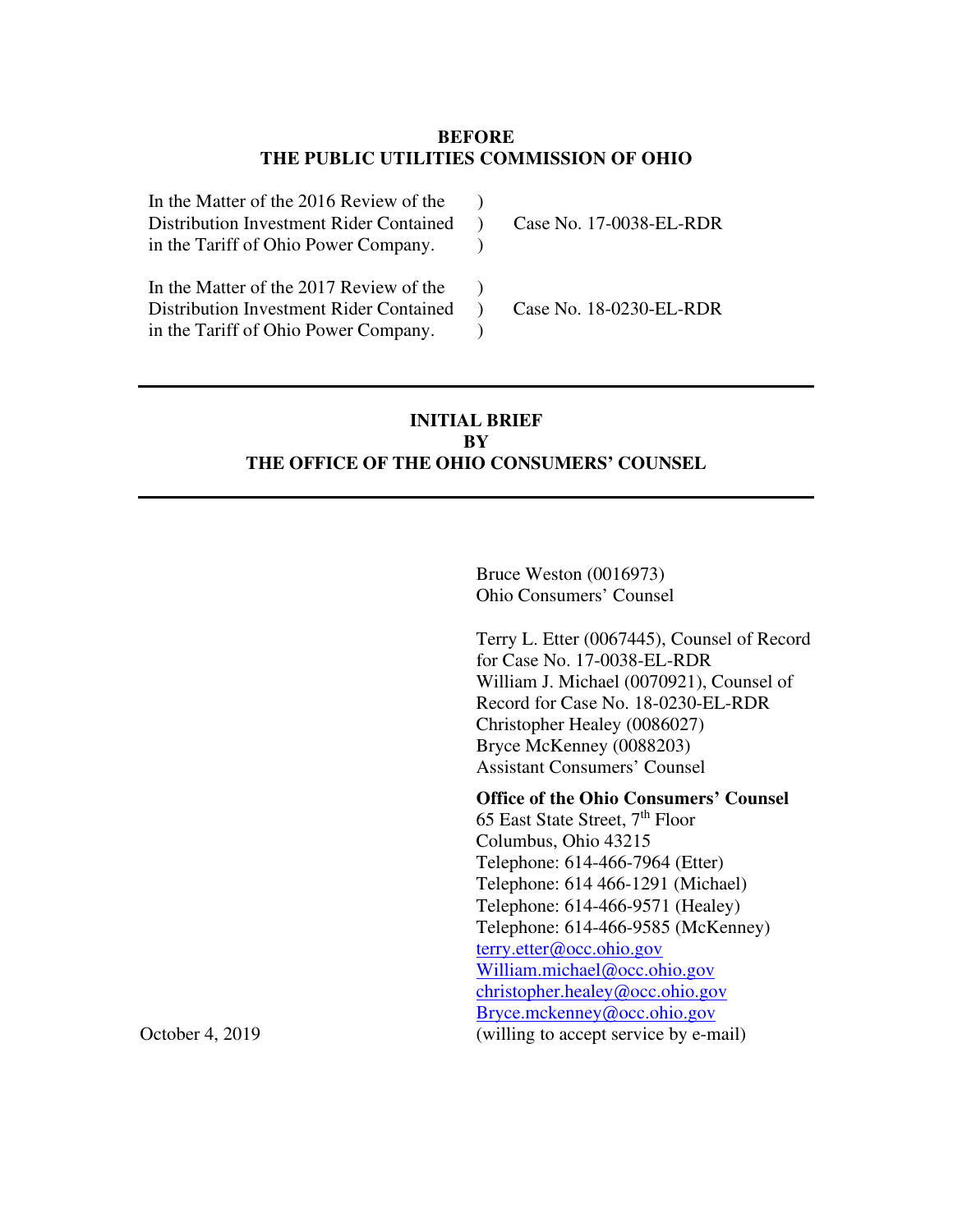## **TABLE OF CONTENTS**

| I.  |    |    |               |                                                                                                                                                                                                                           |  |
|-----|----|----|---------------|---------------------------------------------------------------------------------------------------------------------------------------------------------------------------------------------------------------------------|--|
| Π.  |    |    |               |                                                                                                                                                                                                                           |  |
| Ш.  |    |    |               |                                                                                                                                                                                                                           |  |
| IV. |    |    |               |                                                                                                                                                                                                                           |  |
|     | A. |    |               | The Settlement does not benefit customers, is not in the public interest and                                                                                                                                              |  |
|     |    | 1. |               | To consumers' detriment, the DIR has not improved service<br>reliability even though AEP has charged consumers over a billion                                                                                             |  |
|     |    |    | a.            | To consumers' detriment, the reliability of AEP's<br>distribution system has declined due to equipment failures<br>even though AEP has charged consumers hundreds of<br>millions of dollars to modernize its distribution |  |
|     |    |    | $\mathbf b$ . | To consumers' detriment, the reliability of AEP's<br>distribution system has declined because AEP has failed to<br>comply with its own vegetation management plan12                                                       |  |
|     |    |    | $C_{\bullet}$ | AEP's focus on the "resiliency" of its distribution system is<br>misplaced and wrong, thereby harming consumers16                                                                                                         |  |
|     |    |    | d.            | AEP's DIR programs are not focused on reliability, which                                                                                                                                                                  |  |
|     |    | 2. |               | The proposed Settlement does not benefit customers and the public<br>interest because it results in customers paying for tree-trimming                                                                                    |  |
|     |    | 3. |               | The proposed settlement does not benefit customers and the public<br>interest because it does not contain the appropriate accountability                                                                                  |  |
|     |    | 4. |               | To protect consumers, the Settlement should be rejected and the                                                                                                                                                           |  |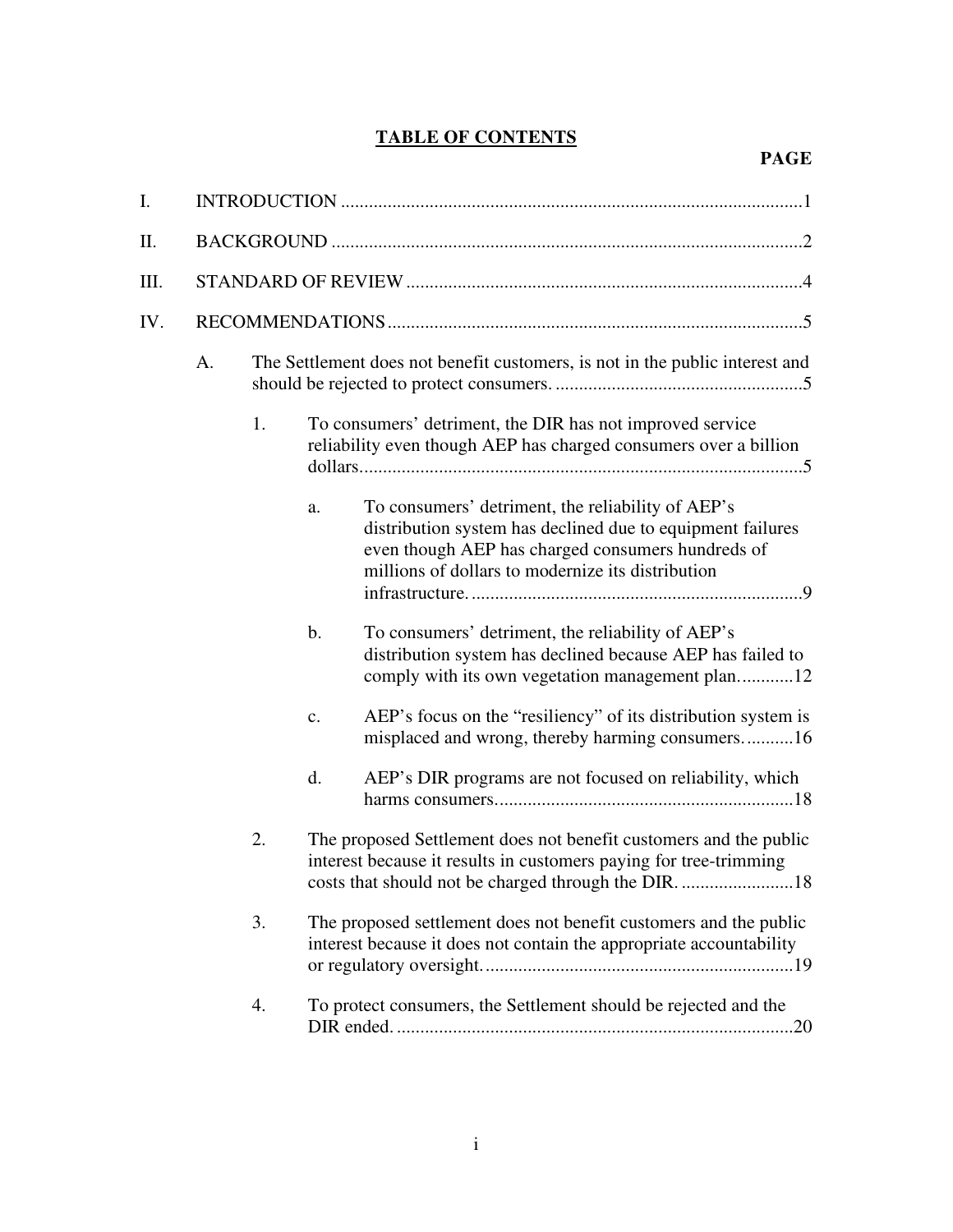|    |           | 5. |               | The proposed Settlement harms customers and is not in the public<br>interest because it would allow AEP to collect from consumers<br>through the Charge incentive pay, capitalization of spare                          |  |
|----|-----------|----|---------------|-------------------------------------------------------------------------------------------------------------------------------------------------------------------------------------------------------------------------|--|
|    |           |    | a.            | Charging consumers through the Charge for incentive pay<br>is not in the public interest and harms consumers. 22                                                                                                        |  |
|    |           |    | $\mathbf b$ . | Unreasonably charging consumers through the DIR for<br>spare equipment is not in the public interest and harms                                                                                                          |  |
|    |           |    | $C_{\bullet}$ | Allowing AEP to capitalize tree-trimming costs and charge<br>them to consumers through the DIR is not in the public                                                                                                     |  |
|    | <b>B.</b> |    |               | The proposed Settlement violates important regulatory principles and<br>practices because it would allow AEP to charge consumers unjust and<br>unreasonable rates through the DIR. To protect consumers, the Settlement |  |
| V. |           |    |               | .31                                                                                                                                                                                                                     |  |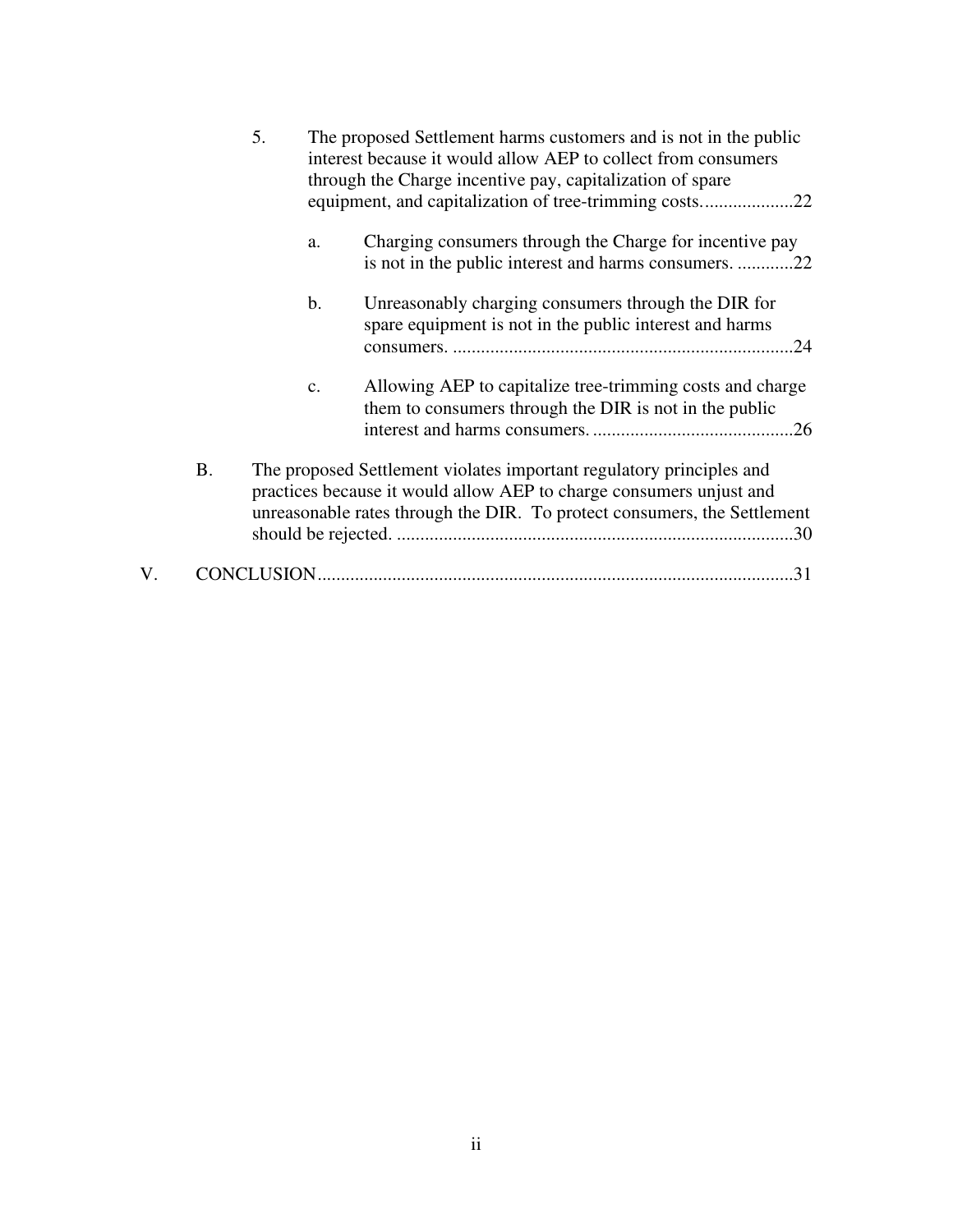#### **BEFORE THE PUBLIC UTILITIES COMMISSION OF OHIO**

| In the Matter of the 2016 Review of the<br>Distribution Investment Rider Contained<br>in the Tariff of Ohio Power Company. | Case No. 17-0038-EL-RDR |
|----------------------------------------------------------------------------------------------------------------------------|-------------------------|
| In the Matter of the 2017 Review of the<br>Distribution Investment Rider Contained<br>in the Tariff of Ohio Power Company. | Case No. 18-0230-EL-RDR |

## **INITIAL BRIEF BY THE OFFICE OF THE OHIO CONSUMERS' COUNSEL**

#### **I. INTRODUCTION**

One of the ways that Ohio's 2008 energy law has favored electric utilities over their customers is in the proliferation of charges known as "riders" that have been layered on top of consumers' electric bills. Various riders have been cash cows for AEP Ohio at consumer expense. A prime example is AEP's so-called Distribution Investment Rider ("DIR" or "the Charge" ). Under it, AEP has charged consumers more than a billion dollars, purportedly to increase its distribution system's reliability. While the Charge has worked for AEP's collection of revenues, the significant infusion of customers' cash hasn't worked as intended for consumers – AEP's service reliability has gotten progressively worse.

Nonetheless, AEP has found a new way to spend consumers' payments of the Charge. AEP uses the Charge, in part, to spend money on trimming trees. That use of consumers' money circumvents the spending caps placed on another of its riders, the so-

1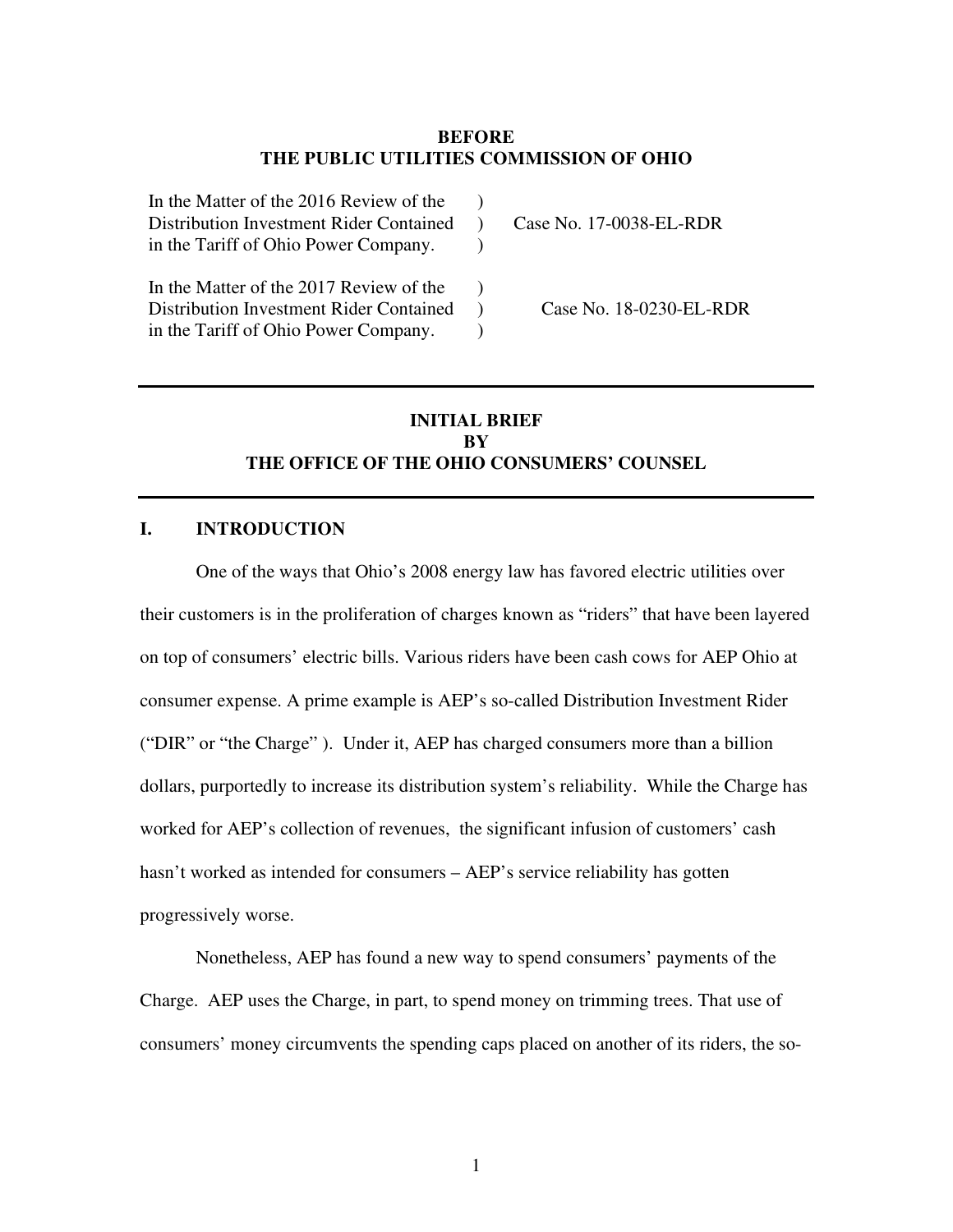called Enhanced Service Stability Rider ("tree-trimming rider"). The Charge has devolved into yet another expensive, ineffective, and duplicative tree-trimming program.

On top of that, AEP wants its 1.5 million consumers to pay "incentives" for its employees. It is contrary to the public interest and regulatory principles and practice to make consumers pay to incent the service reliability that Ohio law, rule or order requires of monopoly utilities.

AEP also wants to charge consumers for its spare parts program. That program is inefficient. That is also contrary to the public interest and regulatory principles and practice.

It is therefore unfortunate that the Staff of the Public Utilities Commission of Ohio ("PUCO") has signed a Settlement that allows AEP to continue business as usual. But the Settlement is just a recommendation. It is not binding on the PUCO. It should not be adopted by the PUCO. To protect AEP's nearly 1.3 million residential consumers, the Office of the Ohio Consumers' Counsel ("OCC") recommends that the PUCO reject the Settlement and adopt OCC's recommendations for consumer protection.

## **II. BACKGROUND**

The Charge is just one of AEP's 31 "riders." When the PUCO approved the Charge, it found that the Charge and the replacement of aging infrastructure under the DIR would "facilitate improved service reliability."<sup>1</sup> Customers have paid the Charge since 2012. AEP has collected well over a billion dollars in distribution infrastructure

<sup>1</sup> *See In the Matter of the Application of Columbus Southern Power Company and Ohio Power Company for Authority to Establish a Standard Service Offer Pursuant to Section 4928.143, Revised Code, in the Form of an Electric Security Plan*., Case No. 11-346-EL-SSO, Opinion and Order (August 8, 2012) at 47.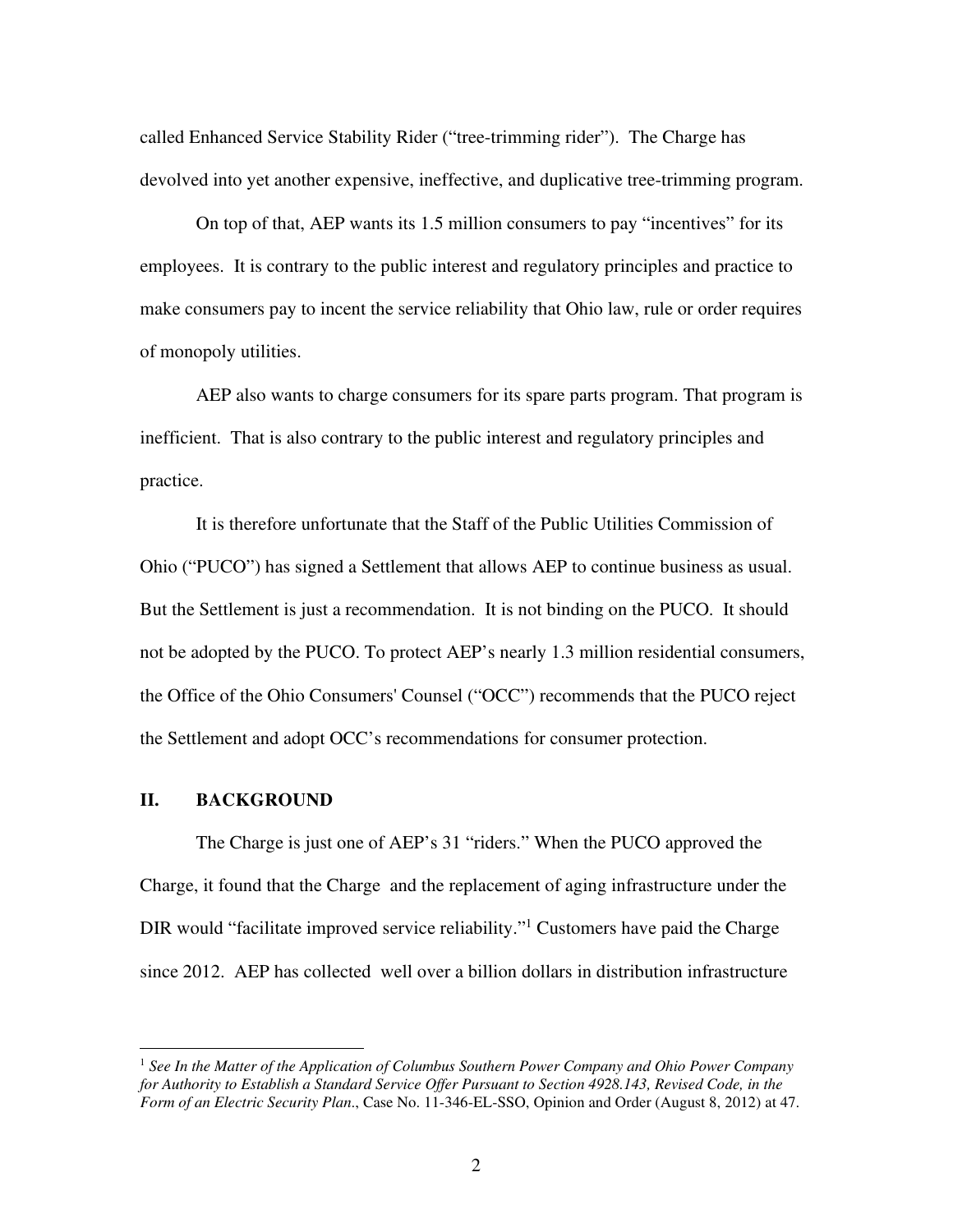money from customers.<sup>2</sup> The PUCO has also found that the Charge should be providing quantifiable reliability benefits for customers.<sup>3</sup>

Despite the money that customers have paid to AEP through the Charge, customers are not receiving improved service reliability from AEP. In fact, the average time AEP customers are out of service is becoming longer.<sup>4</sup> This notwithstanding that the PUCO directed that AEP's spending under the Charge be focused on programs that will improve customers' service reliability.<sup>5</sup>

This case involves the independent audit of distribution investment costs charged to AEP customers during 2016 and 2017. Collections from customers through this charge were capped at \$146.2 million for 2016 and \$170 million for 2017.<sup>6</sup>

On February 8, 2017, the PUCO issued an Entry in Case No. 17-38-EL-RDR ordering the PUCO Staff to begin the process for choosing an auditor to review the 2016 costs collected from customers through the Charge. A similar Entry was issued in Case No. 18-230-EL-RDR on February 21, 2018 for the audit of 2017 costs collected from

<sup>2</sup> *In the Matter of the Commission's Review of the Ohio Power Company's Distribution Investment Rider Work Plan for 2017*, Case No. 18-0109-EL-UNC, DIR Work Plan (January 17, 2018) at 4.

<sup>3</sup> *In the Matter of the Application of Columbus Southern Power Company and Ohio Power Company for Authority to Establish a Standard Service Offer Pursuant to Section 4928.143, Revised Code, in the Form of an Electric Security Plan*., Case No. 11-346-EL-SSO, Opinion and Order (August 8, 2012) at 47.

<sup>&</sup>lt;sup>4</sup> While the System Average Interruption Frequency Index ("SAIFI") performance has remained about the same, the Customer Average Interruption Duration Index ("CAIDI") performance has declined. The SAIFI reliability standard is a measure of the total number of interruptions an average customer will experience in a year. The CAIDI reliability standard is a measure of the average duration of an outage. The PUCO has reliability performance standards for the SAIFI and CAIDI for each of the Ohio electric utilities. *See* Ohio Adm. Code 4901:1-10-10.

<sup>5</sup> *In the Matter of the Application of Columbus Southern Power Company and Ohio Power Company for Authority to Establish a Standard Service Offer Pursuant to Section 4928.143, Revised Code, in the Form of an Electric Security Plan.,* Case No. 11-346-EL-SSO, Opinion and Order (August 8, 2012) at 46.

<sup>6</sup> *In the Matter of the Application of Ohio Power Company for Authority to Establish a Standard Service Offer Pursuant to 4928.143, Revised Code, in the Form of an Electric Security Plan*, Case No. 13-2385- EL-SSO, et al., Opinion and Order (February 25, 2015) at 47.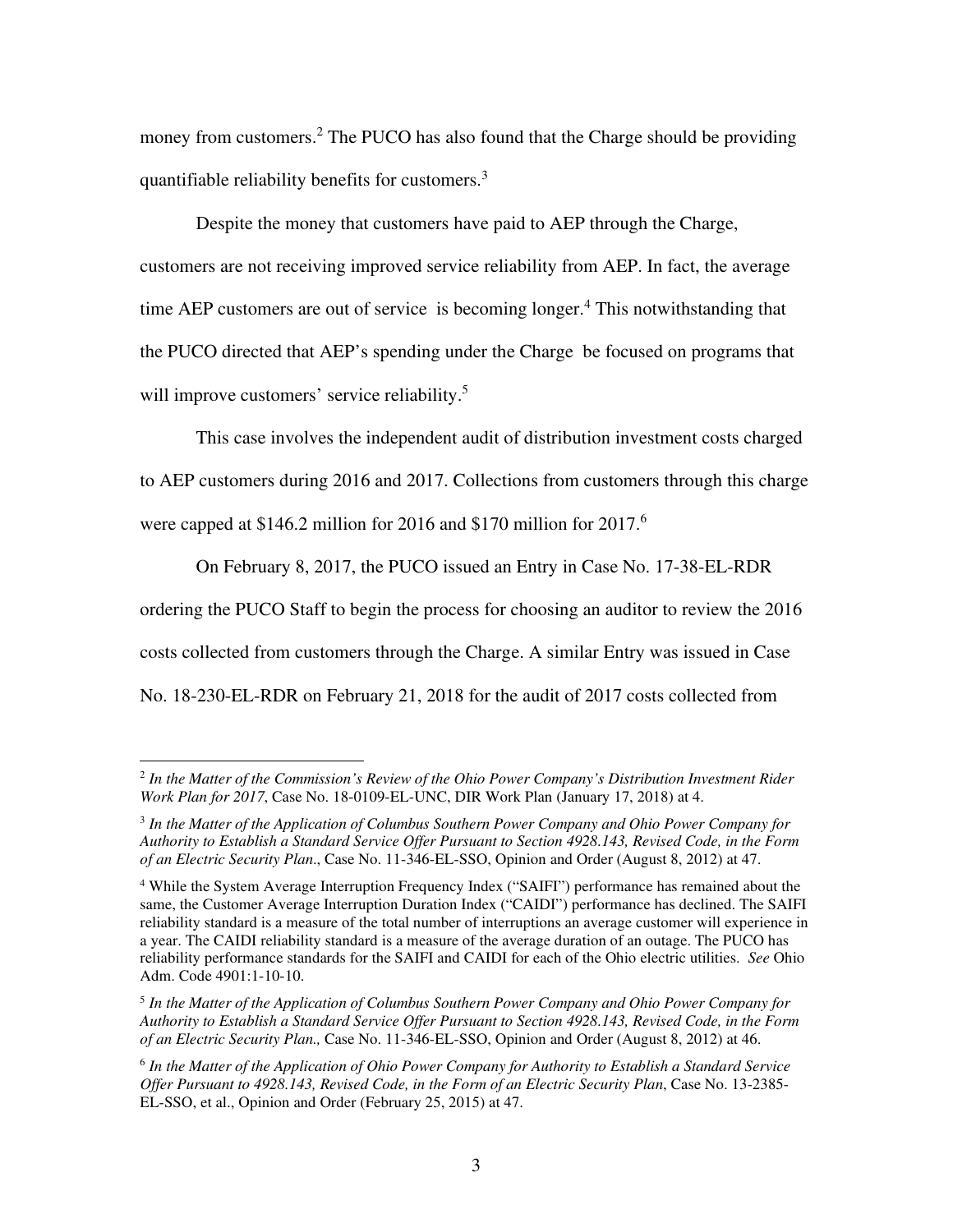customers through the Charge. Blue Ridge Consulting Services ("Blue Ridge") was chosen for both audits.<sup>7</sup>

## **III. STANDARD OF REVIEW**

It is well-established that the PUCO will adopt a settlement only if it meets all three criteria delineated below. The PUCO must evaluate the Settlement and decide the following:

- 1. Is the settlement a product of serious bargaining among capable, knowledgeable parties?<sup>8</sup>
- 2. Does the settlement, as a package, benefit customers and the public interest?
- 3. Does the settlement package violate any important regulatory principle or practice?<sup>9</sup>

 The PUCO should reject the Settlement that PUCO Staff and AEP reached in this case because (as explained in detail herein) it fails to meet the PUCO's adopted criteria. The Settlement does not benefit customers and the public interest and violates regulatory principles and practices.

<sup>&</sup>lt;sup>7</sup> Case No. 17-38-EL-RDR, Entry (March 22, 2017); Case No. 18-230-EL-RDR, Entry (March 28, 2018).

<sup>&</sup>lt;sup>8</sup> The PUCO takes into account the "diversity of interests" as part of the first part of the stipulation assessment. *See: In the Matter of the Application of Ohio Edison Company, The Cleveland Electric Illuminating Company, and The Toledo Edison Company for Authority to Establish a Standard Service Offer, Case No. 10-388-EL-SSO*, Opinion and Order at 48 (August 25, 2010).

<sup>9</sup> *Consumers' Counsel v. Pub. Util. Comm'n*. (1992), 64 Ohio St.3d 123, 126.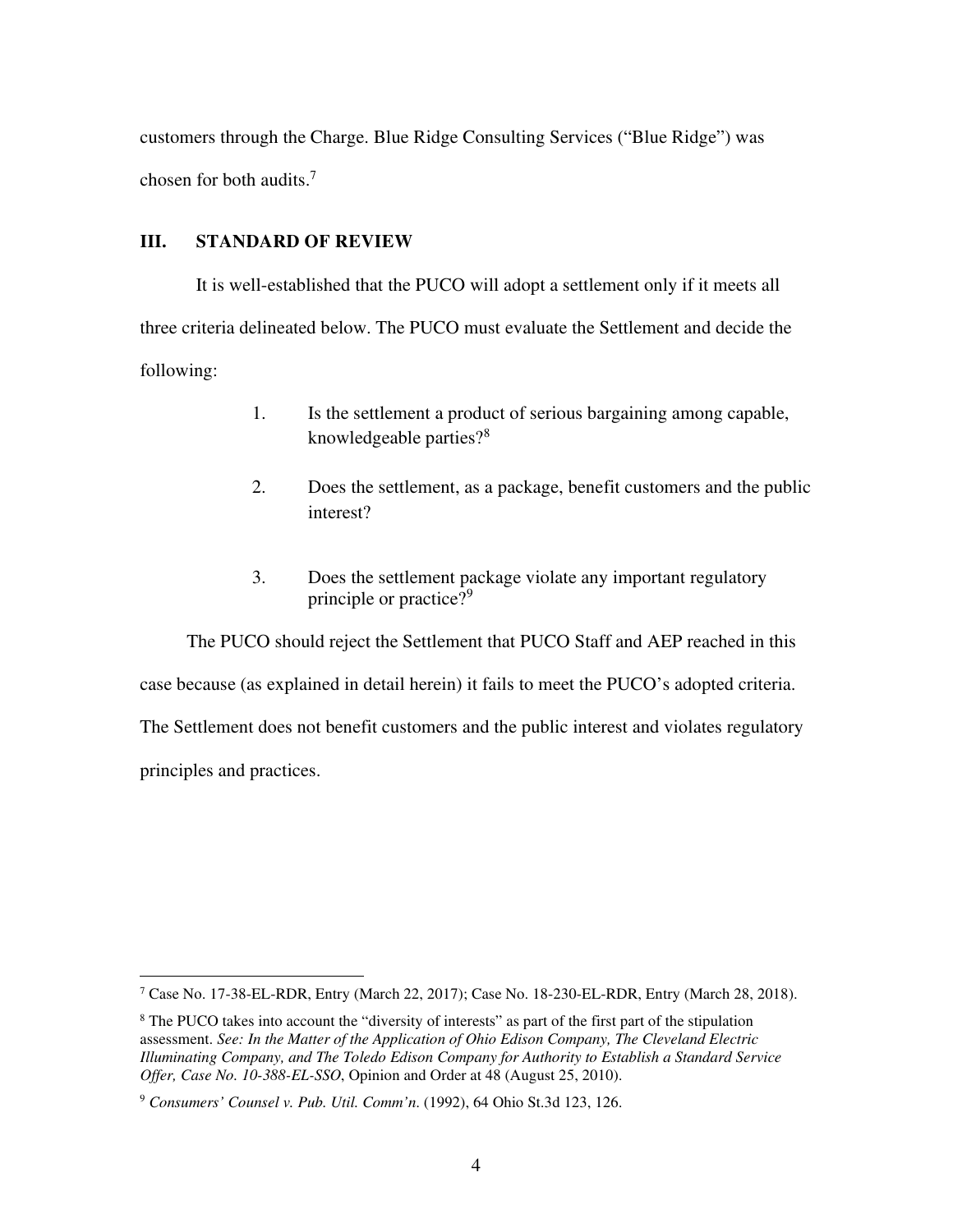#### **IV. RECOMMENDATIONS**

- **A. The Settlement does not benefit customers, is not in the public interest and should be rejected to protect consumers.** 
	- **1. To consumers' detriment, the DIR has not improved service reliability even though AEP has charged consumers over a billion dollars.**

The Charge was approved for funding, at consumer expense, part of a massive AEP distribution infrastructure modernization program intended to improve customers' distribution reliability. But AEP's reliability has actually declined to the point where its customers are receiving substandard reliability in 2018.<sup>10</sup> "Substandard reliability" refers to the fact that AEP failed to meet both of the minimum reliability performance standards established by the  $PUCO<sup>11</sup>$ 

The minimum reliability performance standards used by the PUCO are the System Average Interruption Frequency Index ("SAIFI") and the Customer Average Interruption Duration Index ("CAIDI"). Higher numbers for SAIFI and CAIDI ("reliability standards") means worse reliability of the electric system. AEP's reliability for consumers, as measured by these indices, has declined consistently since the Charge was initiated and approved in  $2012<sup>12</sup>$  As just mentioned, AEP's distribution reliability has declined so far that it failed to meet either of the reliability standards in 2018.<sup>13</sup>

<sup>&</sup>lt;sup>10</sup> See Direct Testimony of James D. Williams in Opposition to the Joint Stipulation and Recommendation ("Williams Testimony") filed August 20, 2019 (OCC Ex. 2) at 5.

<sup>11</sup> *See id.* at 5-6.

<sup>12</sup> *See id.* at 6.

<sup>13</sup> *See id.*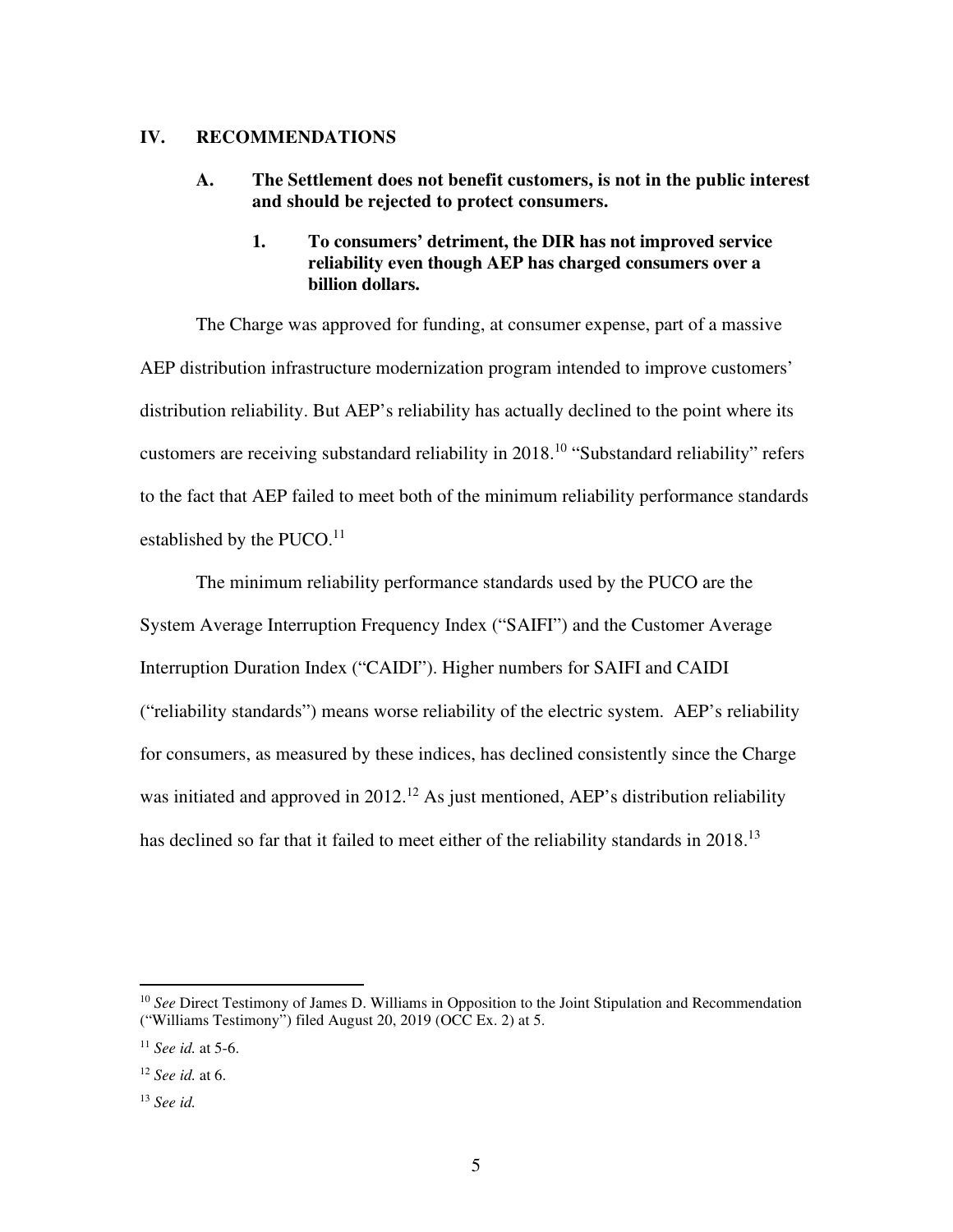But more importantly, AEP's failure to meet the minimum PUCO reliability standards means that customers are at risk of receiving unsafe and unreliable service.<sup>14</sup> As pointed out by OCC Witness Williams, this unfortunate situation is exacerbated by the fact that customers are paying substantial, extra charges on their monthly electric bill for the Charge, *which was intended to improve reliability*, over the last seven years.<sup>15</sup> AEP's customers are also paying extra charges on their bills for AEP's tree-trimming charges (the "ESRR rider") and for charges under AEP's smart grid program ("gridSMART rider"). Like the Charge these other two rider charges are also supposed to be contributing to improved reliability (but are not).<sup>16</sup>

Before 2013, reliability performance standards were measured separately for each of the two AEP distribution utilities, Columbus Southern Power and Ohio Power Company.<sup>17</sup> Beginning in 2013, the reliability performance standards were consolidated as a single distribution utility under Ohio Power Company.<sup>18</sup> To demonstrate the lack of effectiveness of the Charge, Table 1 in OCC witness William's testimony compares AEP's pre-Charge reliability performance for 2009 through 2012 with the reliability performance under the Charge from 2013 through 2018. This table demonstrates that the Charge has not helped improve customer reliability and, in fact, reliability as measured

<sup>14</sup> Contrary to state law. *See* R.C. 4928.02(A).

<sup>15</sup> Williams Testimony at 6.

<sup>16</sup> *See id.* 

<sup>17</sup> *See id.* at 12.

<sup>18</sup> *See id.*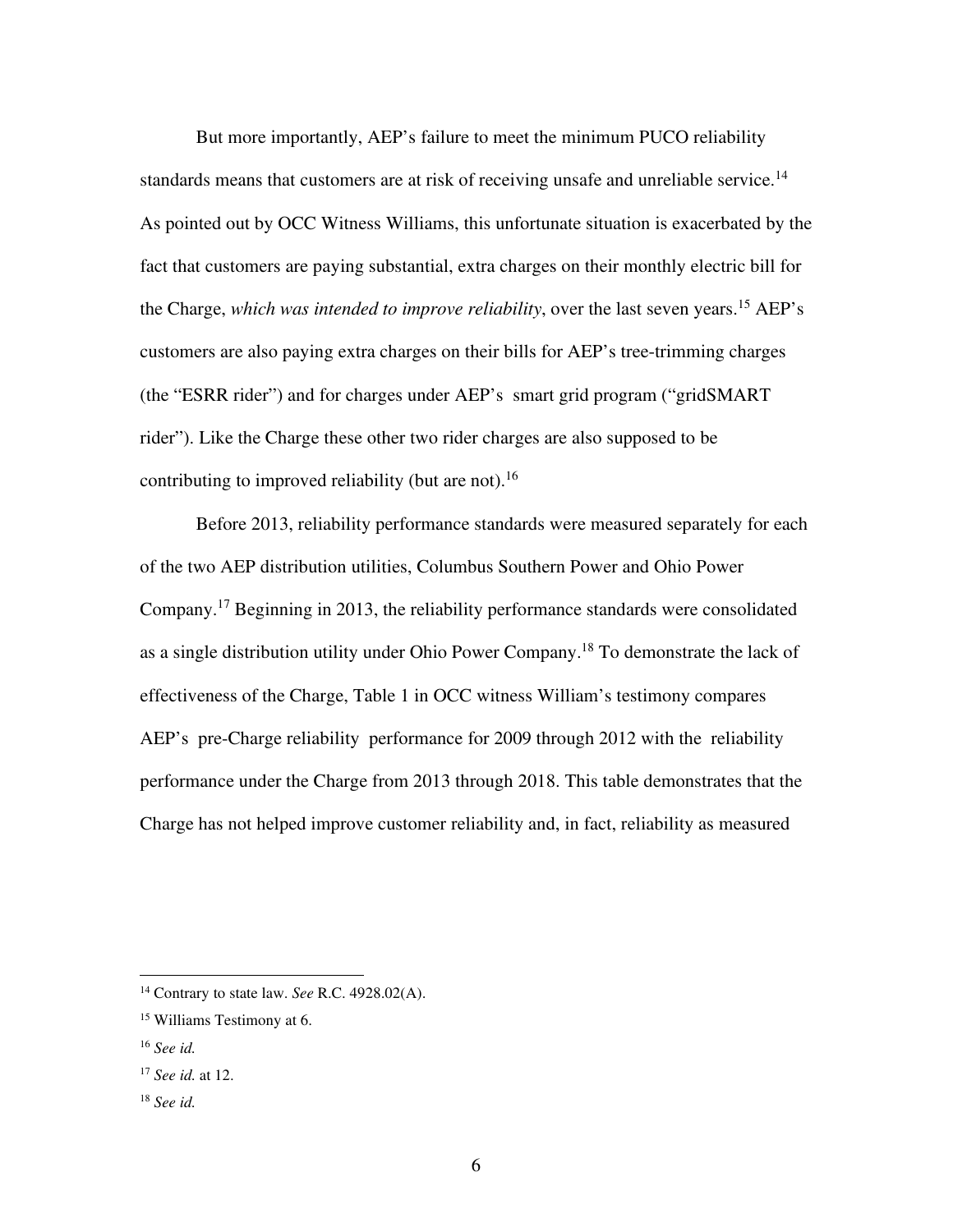under the PUCO's reliability standards has declined. Outage frequency and outage duration numbers are trending in an *increasing* direction, which is bad for consumers.<sup>19</sup>

| Year | <b>SAIFI</b>                      | <b>CAIDI</b> |  |  |  |  |
|------|-----------------------------------|--------------|--|--|--|--|
|      | PRE-DIR PERFORMANCE <sup>21</sup> |              |  |  |  |  |
| 2009 | 1.09                              | 129.67       |  |  |  |  |
| 2010 | 1.10                              | 138.83       |  |  |  |  |
| 2011 | 1.19                              | 142.9        |  |  |  |  |
| 2012 | 0.98                              | 144.2        |  |  |  |  |
|      | PERFORMANCE UNDER THE DIR         |              |  |  |  |  |
| 2013 | 1.03                              | 140.97       |  |  |  |  |
| 2014 | 1.13                              | 146.61       |  |  |  |  |
| 2015 | 1.13                              | 139.03       |  |  |  |  |
| 2016 | 1.08                              | 143.45       |  |  |  |  |
| 2017 | 1.15                              | 146.02       |  |  |  |  |
| 2018 | 1.30                              | 150.32       |  |  |  |  |

**Table 1: AEP Ohio Reliability Performance Pre-DIR/ Post DIR (2009 – 2018)<sup>20</sup>**

Using AEP's average SAIFI performance level for 2009 through 2012 of 1.09, the performance has been worse each year since the Charge was initiated in 2012 (with the exception of 2013, the first year under the Charge).<sup>22</sup> Using AEP's average CAIDI reliability reading of of 138.9 minutes for 2009 through 2012, performance has been

<sup>19</sup> *See id.* 

<sup>20</sup> *See id.* at 13.

<sup>21</sup> *In the Matter of the Establishment of 4901: 1-10-10(B) Minimum Reliability Performance Standards for Ohio Power Company.,* Case No. 12-1945-EL-ESS, Application (June 29, 2012).

<sup>22</sup> *See* Williams Testimony at 13.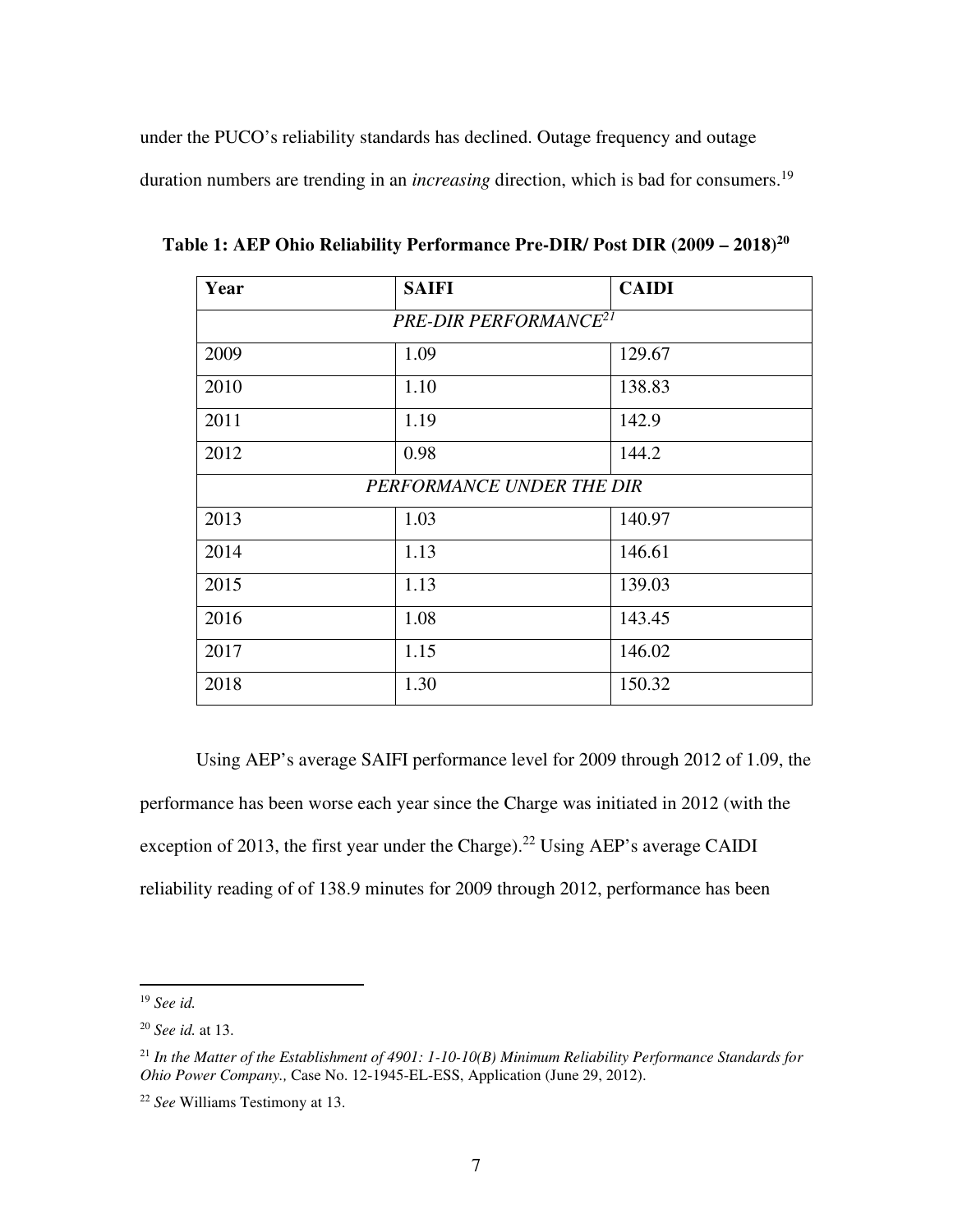declining in each of the last six years.<sup>23</sup> These reliability standards show declining reliability because the frequency and duration of outages for customers are increasing.<sup>24</sup>

AEP's reliability performance in 2018 highlights that charging customers huge dollars for the Charge are not translating into better reliability. According to AEP's 2018 reliability performance report, AEP was required to maintain minimum performance standards for SAIFI of 1.19 and for CAIDI of 149.00 minutes.<sup>25</sup> AEP's actual performance for 2018 was a SAIFI of 1.30 and a CAIDI of 150.32 minutes.<sup>26</sup>

This demonstrates that AEP failed to maintain minimum reliability performance for  $2018<sup>27</sup>$  This means that customers experienced more outages and for much longer periods of time than permitted by the PUCO minimum distribution reliability performance standards.<sup>28</sup> As OCC Witness Williams put it: "Failure to meet the minimum reliability performance standards demonstrates that in 2018, despite customer funding for the DIR (and many other single issue riders), AEP's customers were at risk of receiving unsafe and unreliable service."<sup>29</sup>

<sup>26</sup> *See id.* 

<sup>23</sup> *See id.* 

<sup>24</sup> *See id.* 

<sup>25</sup> *See id.* at 14.

<sup>27</sup> *See id.* 

<sup>28</sup> *See id.* 

<sup>29</sup> *See id.*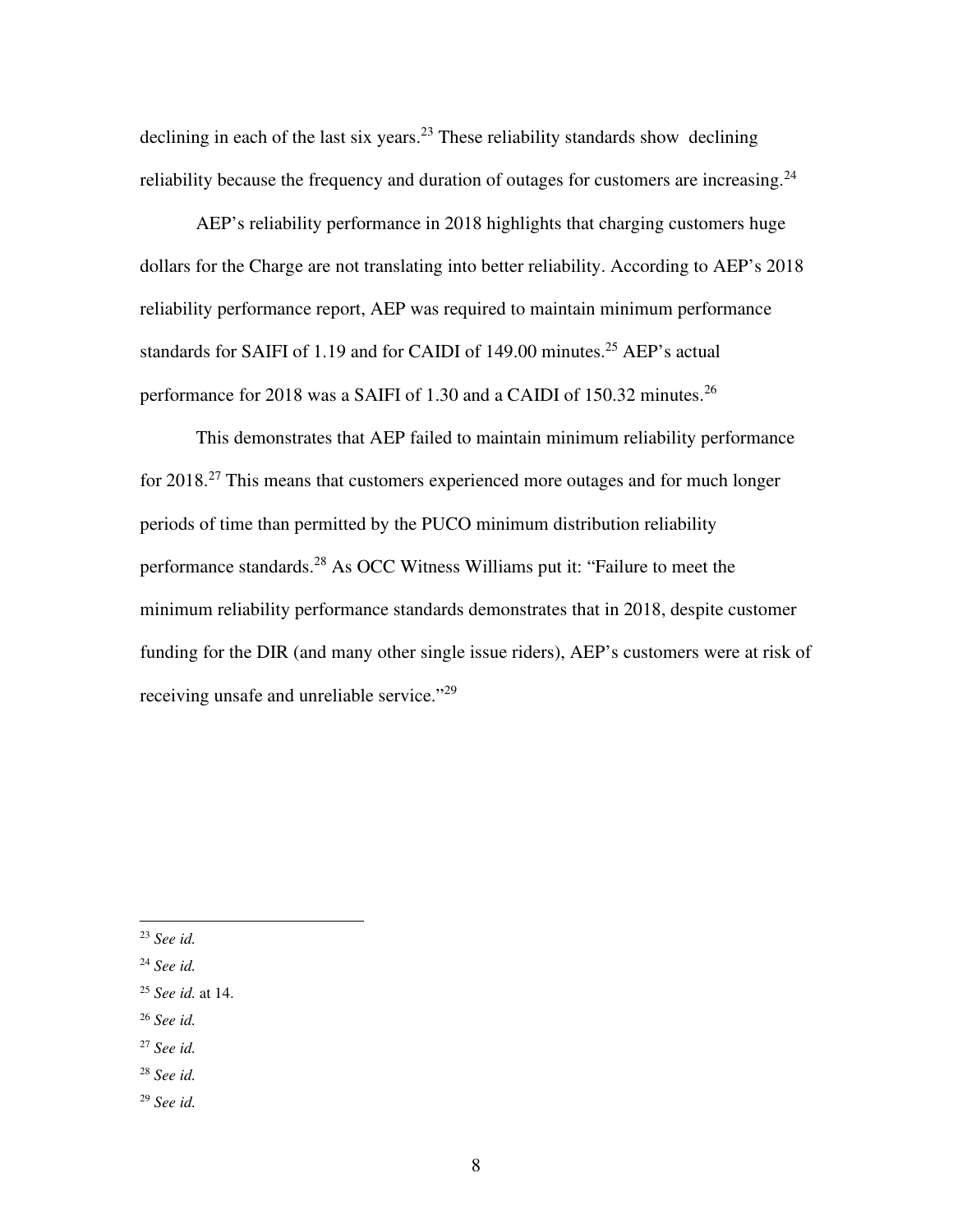**a. To consumers' detriment, the reliability of AEP's distribution system has declined due to equipment failures even though AEP has charged consumers hundreds of millions of dollars to modernize its distribution infrastructure.** 

Based on the 2018 reliability performance, the very expensive Charge that was intended to proactively modernize distribution infrastructure and reduce outages has proven to be ineffective.<sup>30</sup> And it is even worse than that for consumers. In addition to the millions of dollars they pay through the Charge, AEP's customers pay approximately \$26 million annually through the tree-trimming charge for maintaining a four-year, cyclebased, tree-trimming program that the PUCO has concluded would improve reliability.<sup>31</sup> On top of that, the PUCO has approved a \$560 million smart grid program, which includes the deployment of equipment to help improve reliability of service for customers – smart meters, Volt-Var Optimization, and Distribution Automation Circuit Reconfiguration ("DACR")..<sup>32</sup> The benefits AEP touted from the smart grid program were largely attributed to cost savings through avoided outages. Yet as was shown in Table 2, AEP's actual reliability performance has declined.<sup>33</sup>

<sup>30</sup> *See id.* 

<sup>31</sup> *See id.* at 14-15.

<sup>32</sup> *See id.* at 15.

<sup>33</sup> *See id.*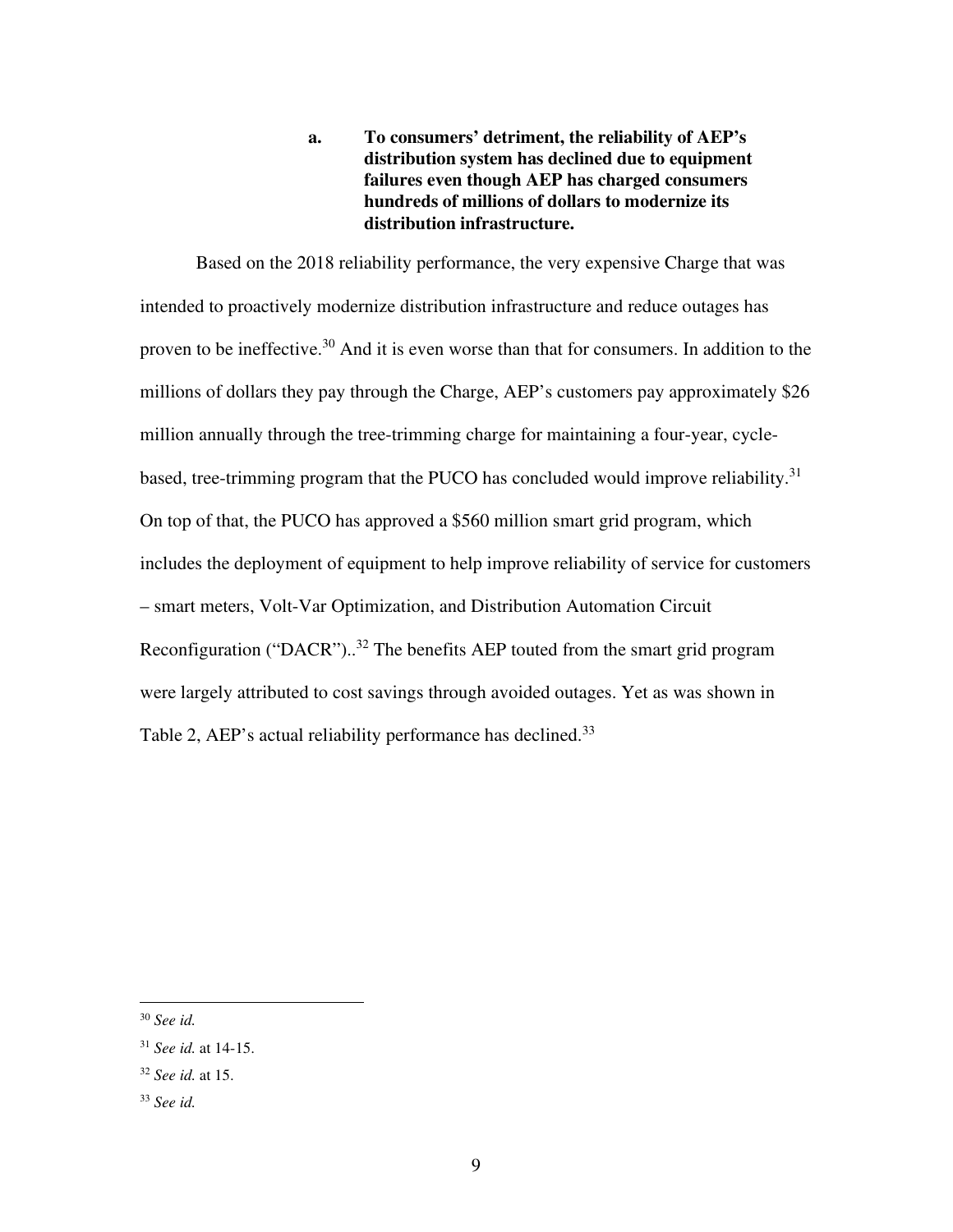| Equipment Failure, excluding Major Events and Transmission Outages |                           |               |              |                |  |  |  |  |
|--------------------------------------------------------------------|---------------------------|---------------|--------------|----------------|--|--|--|--|
|                                                                    |                           |               | Customer     | Average        |  |  |  |  |
|                                                                    | Outage                    | Customer      | Interruption | Interruption   |  |  |  |  |
| Year                                                               | Events                    | Interruptions | Minutes      | Duration (Min) |  |  |  |  |
|                                                                    | PRE-DIR PERFORMANCE       |               |              |                |  |  |  |  |
| 2009                                                               | 8,884                     | 487,792       | 56,311,814   | 115            |  |  |  |  |
|                                                                    |                           |               |              |                |  |  |  |  |
| 2010                                                               | 9,479                     | 506,251       | 65,533,898   | 129            |  |  |  |  |
| 2011                                                               | 10,048                    | 528,224       | 70,689,041   | 134            |  |  |  |  |
| 2012                                                               | 8,557                     | 409,944       | 56,659,404   | 138            |  |  |  |  |
| 4-Year Average                                                     | 9,242                     | 483,053       | 62,298,539   | 129            |  |  |  |  |
|                                                                    | PERFORMANCE UNDER THE DIR |               |              |                |  |  |  |  |
| 2013                                                               | 8,466                     | 458,533       | 61,732,503   | 135            |  |  |  |  |
| 2014                                                               | 9,230                     | 535,319       | 74,014,048   | 138            |  |  |  |  |
| 2015                                                               | 9,642                     | 556,400       | 75,850,668   | 136            |  |  |  |  |
| 2016                                                               | 8,338                     | 507,202       | 68,462,876   | 135            |  |  |  |  |
| 2017                                                               | 8,038                     | 518,029       | 74,033,978   | 143            |  |  |  |  |
| 2018                                                               | 9,573                     | 558,385       | 75,964,835   | 136            |  |  |  |  |
| 6-Year Average                                                     | 8,881                     | 522,311       | 71,676,485   | 137            |  |  |  |  |
| Average Increase                                                   | $-361$                    | 39,259        | 9,377,945    | 8              |  |  |  |  |
| Average % Increase                                                 | $-3.90\%$                 | 8.13%         | 15.05%       | 6.41%          |  |  |  |  |

# **Table 2: Equipment Failures (2009 – 2018)<sup>34</sup>**

<sup>34</sup> *See id.* at 16.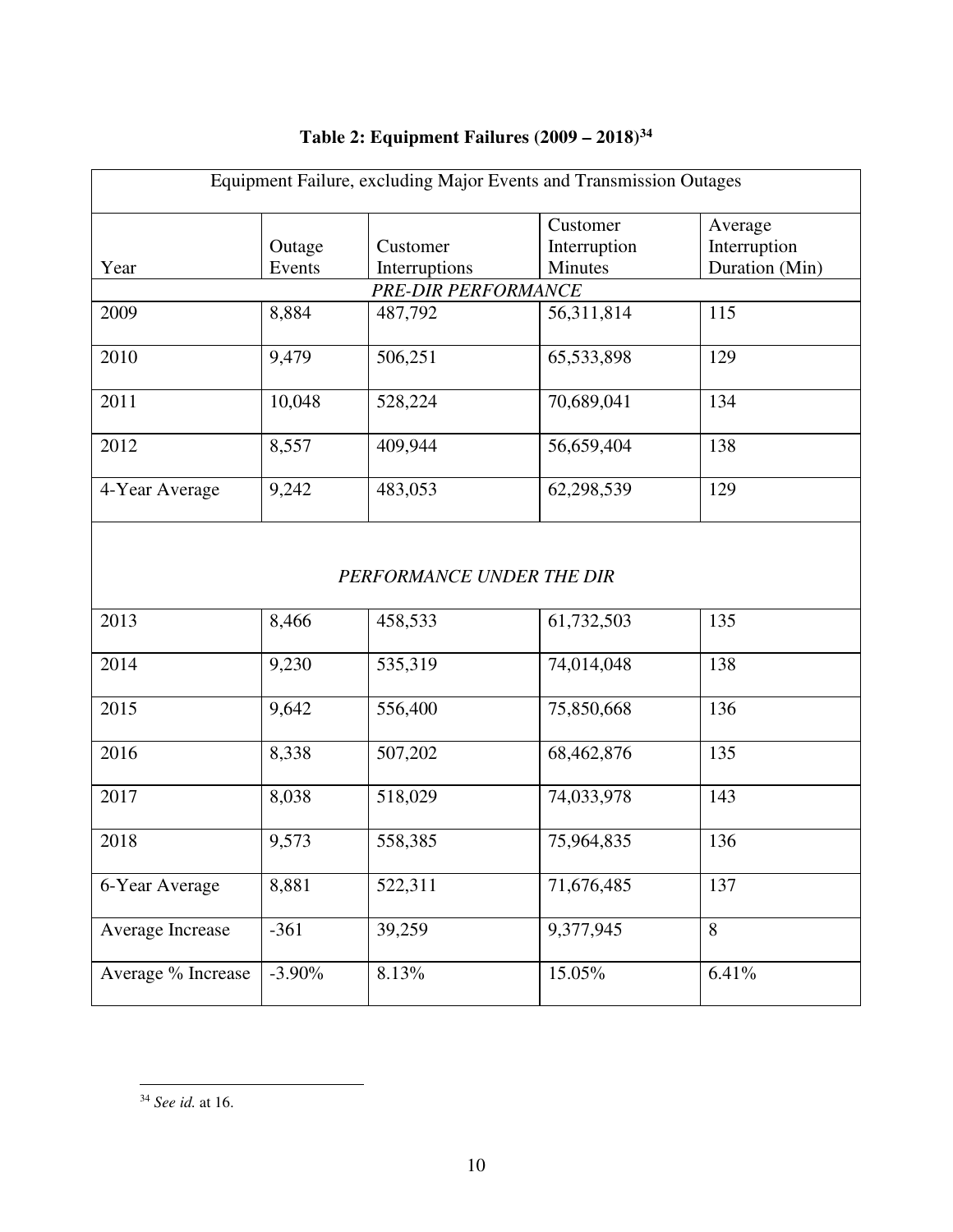Table 2 compares the number of outage events caused by equipment failure on distribution circuits and in distribution substations, and their impact on customers' electric service reliability in the years before the Charge implementation, i.e., 2009 through 2012, with their impacts on reliability since the Charge implementation.<sup>35</sup> Table 2 excludes any outages occurring during major events or service outages caused by events on the transmission system.<sup>36</sup>

Table 2 shows that, while the number of outage events caused by equipment failure on distribution facilities has decreased by about four percent since the Charge implementation, the effects of these outage events on electric customers, i.e., the number of customer interruptions and the number of customer interruption minutes, have both increased during the time customers were paying the Charge.<sup>37</sup> During the time customers paid the Charge, there is an annual average of more than 39,000 additional customer interruptions than before the Charge representing an annual average increase of 8.13%. Under the Charge, there are an annual average of more than 9.3 million additional customer interruption minutes than prior to the Charge representing an annual average increase of more than 15%.<sup>38</sup> The increase in customer interruptions results in less reliable service for customers. an.<sup>39</sup>

Table 2 also reflects how the average interruption duration in minutes of each customer interruption increases from an average of 129 minutes prior to the Charge to an

<sup>35</sup> *See id.* at 16-17.

<sup>36</sup> *See id.* at 17.

<sup>37</sup> *See id.* 

<sup>38</sup> *See id.* 

<sup>39</sup> *See id.*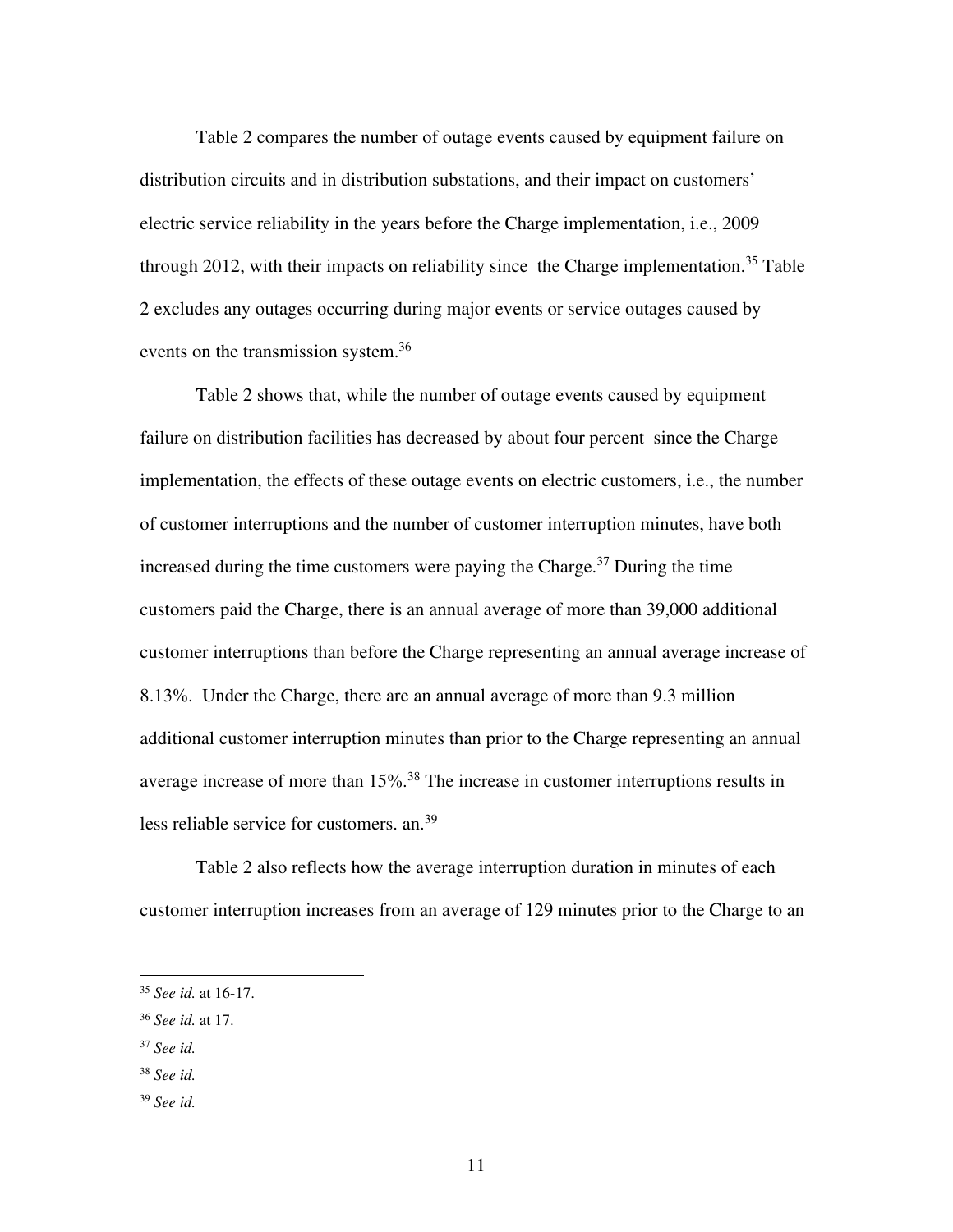average of 137 minutes under the Charge, an increase of  $6.41\%$ .<sup>40</sup> The net results from the time customers are paying the Charge are increased annual customer interruptions and increased annual customer interruption minutes due to equipment failures. $41$  OCC Witness Williams therefore concludes that "the proposed Settlement between Staff and AEP Ohio does nothing to mitigate outages caused by equipment failures (which is the supposed purpose of the Charge)." $42$ 

## **b. To consumers' detriment, the reliability of AEP's distribution system has declined because AEP has failed to comply with its own vegetation management plan.**

Because it failed to meet its 2018 reliability standards, AEP submitted an Action Plan to the PUCO Staff.<sup>43</sup> It shows substantial increases in outages caused by trees and by distribution equipment failures. Interestingly, AEP has control over preventing outages due to trees and distribution equipment failures. It can keep up with its tree-trimming plan and prevent equipment failures by using money from the Charge for its intended purpose.<sup>44</sup> But AEP does not follow its own tree-trimming plan.

AEP's tree-trimming plan requires the trees across the entire distribution system to be examined for potential hazards to power lines on a four-year cycle.<sup>45</sup> The plan requires removal or pruning of trees inside and outside of the right-of-way if they pose a threat to power lines. Trees that are not an immediate threat to power lines, but that

<sup>40</sup> *See id.* 

<sup>41</sup> *See id.* 

<sup>42</sup> *See id.* at 18.

<sup>43</sup> *See id.* at 15.

<sup>44</sup> *See id.* 

<sup>45</sup> *See id.* at 18.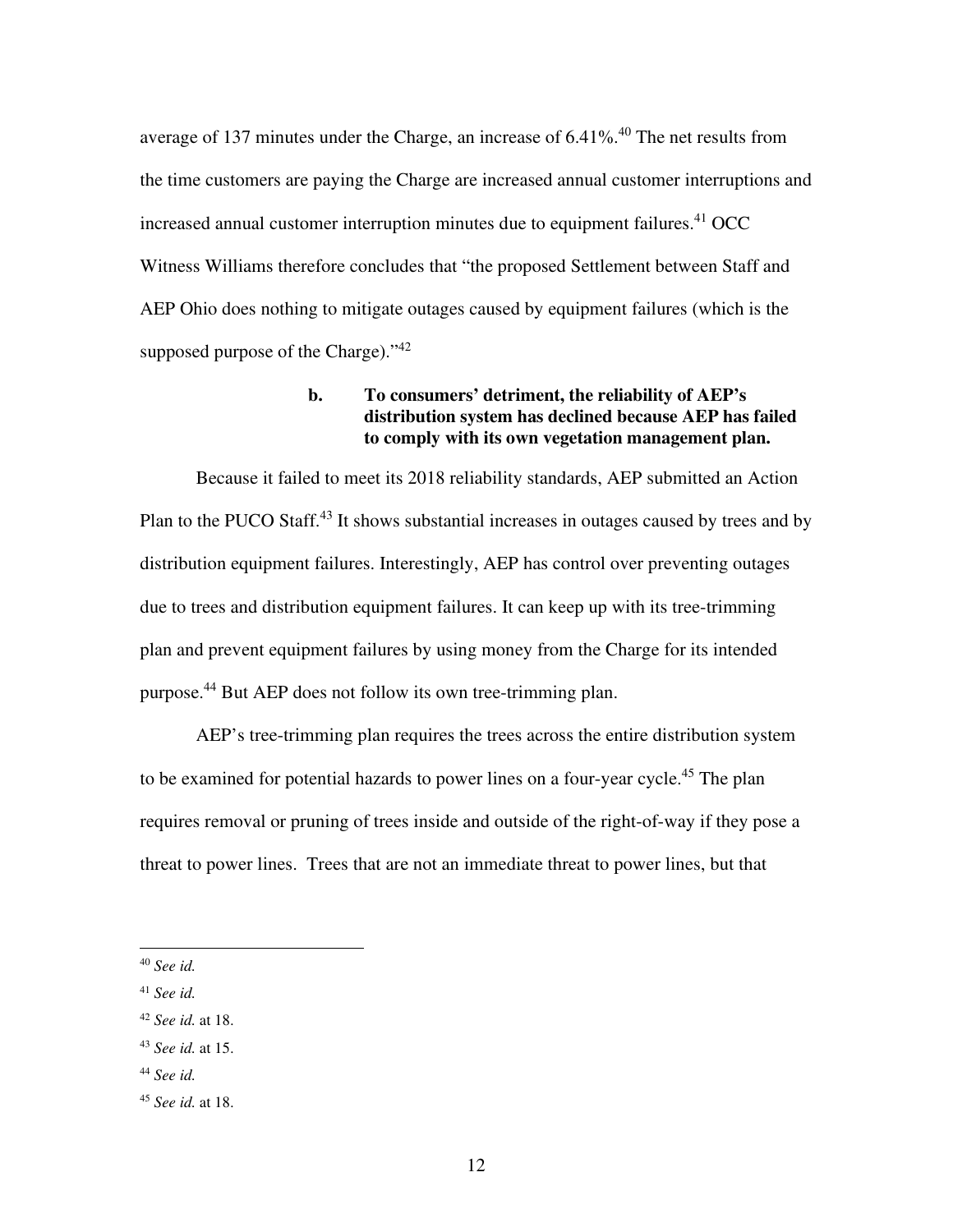could be within the ensuing four years, are to be pruned.<sup>46</sup> In addition, the tree-trimming plan requires monitoring the ash trees outside the cleared right-of-way and trimming or removing them to proactively reduce outages.<sup>47</sup>

AEP has not properly followed its tree-trimming plan. It has not removed trees inside and outside of the right-of-way during the four-year cycle-based tree trimming program. This has led to a large number of outages in 2018 caused by trees outside the cleared right-of-way.

AEP must file an Annual System Improvement Plan Report showing whether it has complied with the particular inspection, maintenance, repair, and replacement programs required by Ohio Administrative Code 4901:1-10-27.<sup>48</sup> These reports are required to be filed by March  $31<sup>st</sup>$  of each year based on the program implementation from the previous year.<sup>49</sup> Table 3 provides a summary between 2013 (after the Charge was approved) and 2018 showing the years that AEP complied with the four-year cyclebased vegetation management program and the years it did not.

<sup>46</sup> *See id.* 

<sup>47</sup> *See id.* 

<sup>48</sup> Ohio Adm.Code 4901:1-10-26.

<sup>49</sup> *Id.*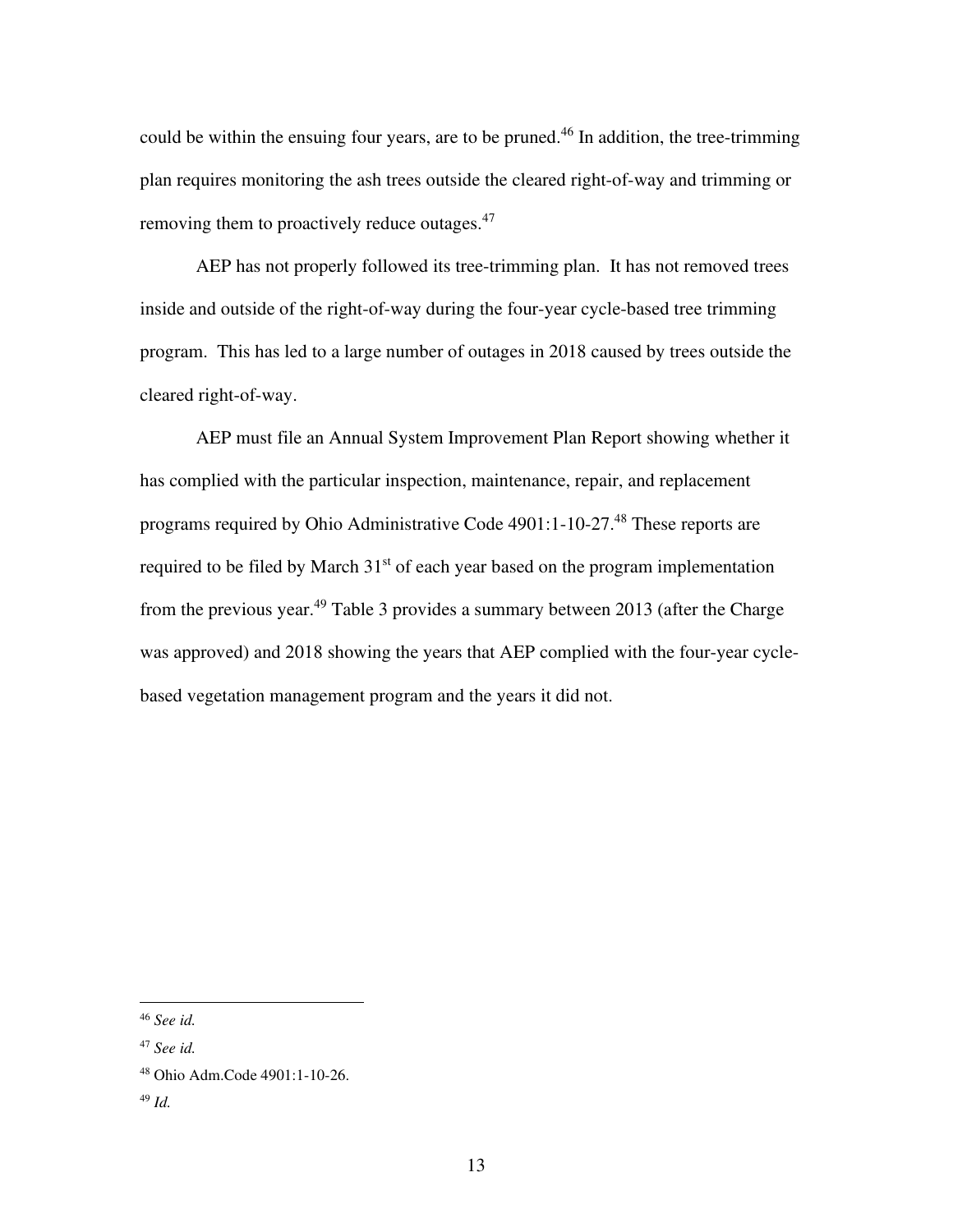| Year | Compliance with ESRR Requirements <sup>50</sup> |
|------|-------------------------------------------------|
| 2013 | Yes                                             |
| 2014 | Yes                                             |
| 2015 | N <sub>o</sub>                                  |
| 2016 | N <sub>o</sub>                                  |
| 2017 | N <sub>o</sub>                                  |
| 2018 | N <sub>o</sub>                                  |

**Table 3: Four-year Cycle-based Tree-Trimming Program (2013-2018)** 

During 2013 and 2014, AEP complied with its proactive four-year cycle-based tree-trimming program. But since 2015 it has not.<sup>51</sup> Trimming trees in accordance with the PUCO-approved plan (that is being paid for by customers) was supposed to result in improvements in AEP's reliability performance.<sup>52</sup> But as OCC Witness Williams explained, "This table indicates that the reason why customers are having more treecaused outages is because AEP is not performing the vegetation management that it is supposed to perform to prevent outages."<sup>53</sup>

Based on OCC Witness Williams's assessment of AEP's annual reliability reports, trees can be one of the leading causes of outages that impact AEP customers.<sup>54</sup> Customers pay for AEP tree trimming through base rates, the tree-trimming rider, and the Charge Yet, despite the millions of dollars in customer money that AEP supposedly

<sup>50</sup> System Improvement Plan Reports filed pursuant to Ohio Adm. Code 4901:1-10-26 in Case Nos. 10- 996-EL-ESS, 11-996-EL-ESS, 12-996-EL-ESS, 13-996-EL-ESS, 14-996-EL-ESS, 15-996-EL-ESS, 16- 996-EL-ESS, 17-996-EL-ESS, 18-996-EL-ESS, and 19-996-EL-ESS.

<sup>51</sup> *See* Williams Testimony at 19*.* 

<sup>52</sup> *See id.* 

<sup>53</sup> *See id.* at 20.

<sup>54</sup> *See id.*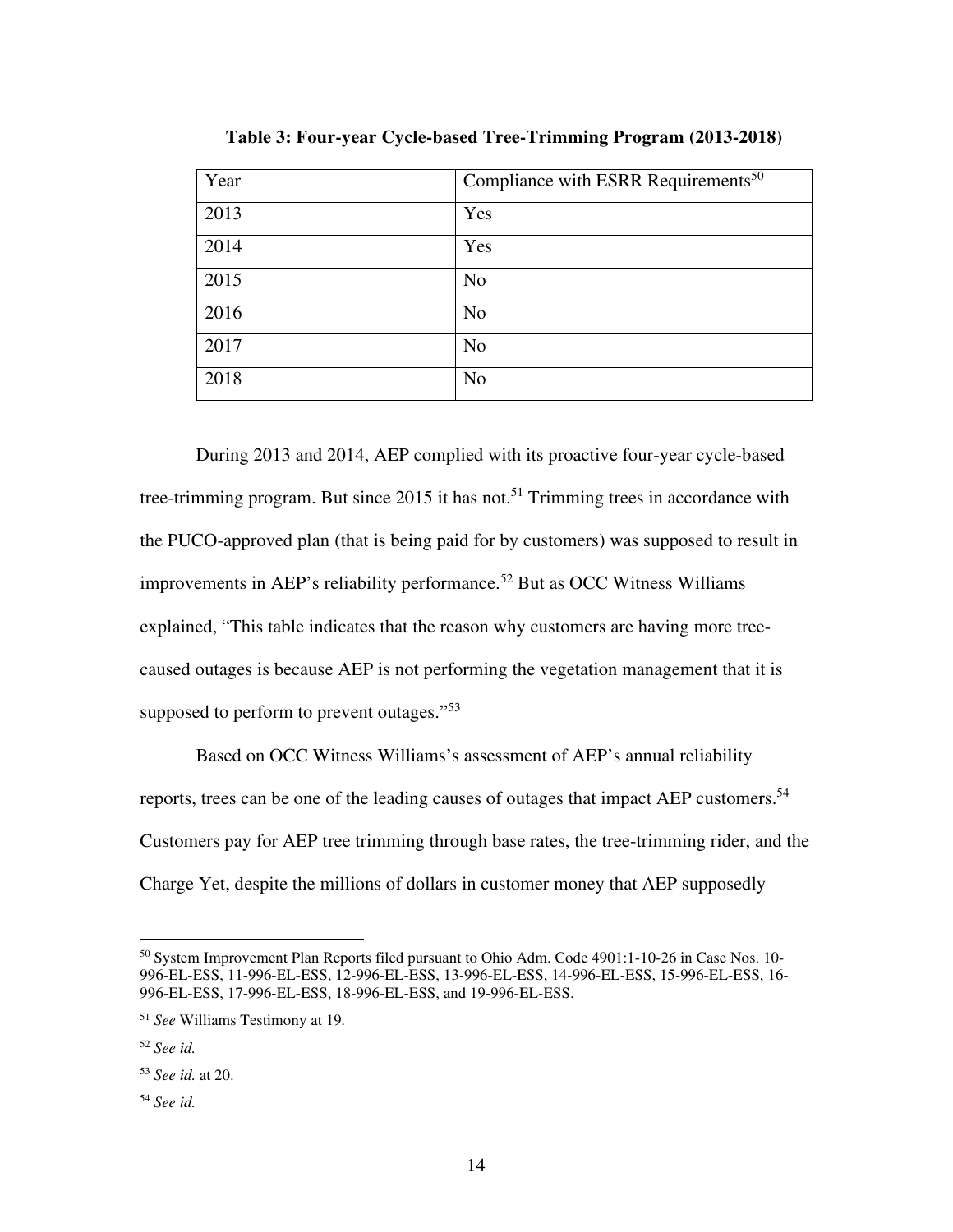spends on vegetation management, tree-caused outages continue to increase.<sup>55</sup> Table 4 provides a comparison of the number of tree-caused outages since the Charge was initiated.

| Year | Interruptions | Customers   | Customer       | Average      |
|------|---------------|-------------|----------------|--------------|
|      |               | Interrupted | Interruption   | Interruption |
|      |               |             | <b>Minutes</b> | Duration     |
|      |               |             |                | (Minutes)    |
| 2013 | 4,844         | 213,615     | 46,441,700     | 217          |
| 2014 | 4,568         | 201,806     | 46,548,810     | 231          |
| 2015 | 4,851         | 222,811     | 45,067,131     | 202          |
| 2016 | 5,083         | 257,540     | 51,219,163     | 199          |
| 2017 | 6,449         | 313,173     | 68,222,667     | 218          |
| 2018 | 7,387         | 411,100     | 97,681,526     | 238          |

**Table 4: Tree-Caused Outages (2013 – 2018)<sup>56</sup>**

 As shown in Table 4, there has been a significant increase in the number of outage events caused by trees since 2013. Additionally, between 2013 and 2017, there were almost 100,000 more customers interrupted in 2017 due to tree-caused outages. There were almost 200,000 more customers interrupted in 2018 compared to 2013. The number of customer interrupted minutes increased by over 46% between 2013 and 2017 and by over 110% between 2013 and 2018.<sup>57</sup>

According to OCC Witness Williams, it is reasonable to conclude that AEP's failure to implement its tree-trimming program consistent with the PUCO-approved plan

<sup>55</sup> *See id.* 

<sup>56</sup> *See id.* at 21.

<sup>57</sup> *See id.*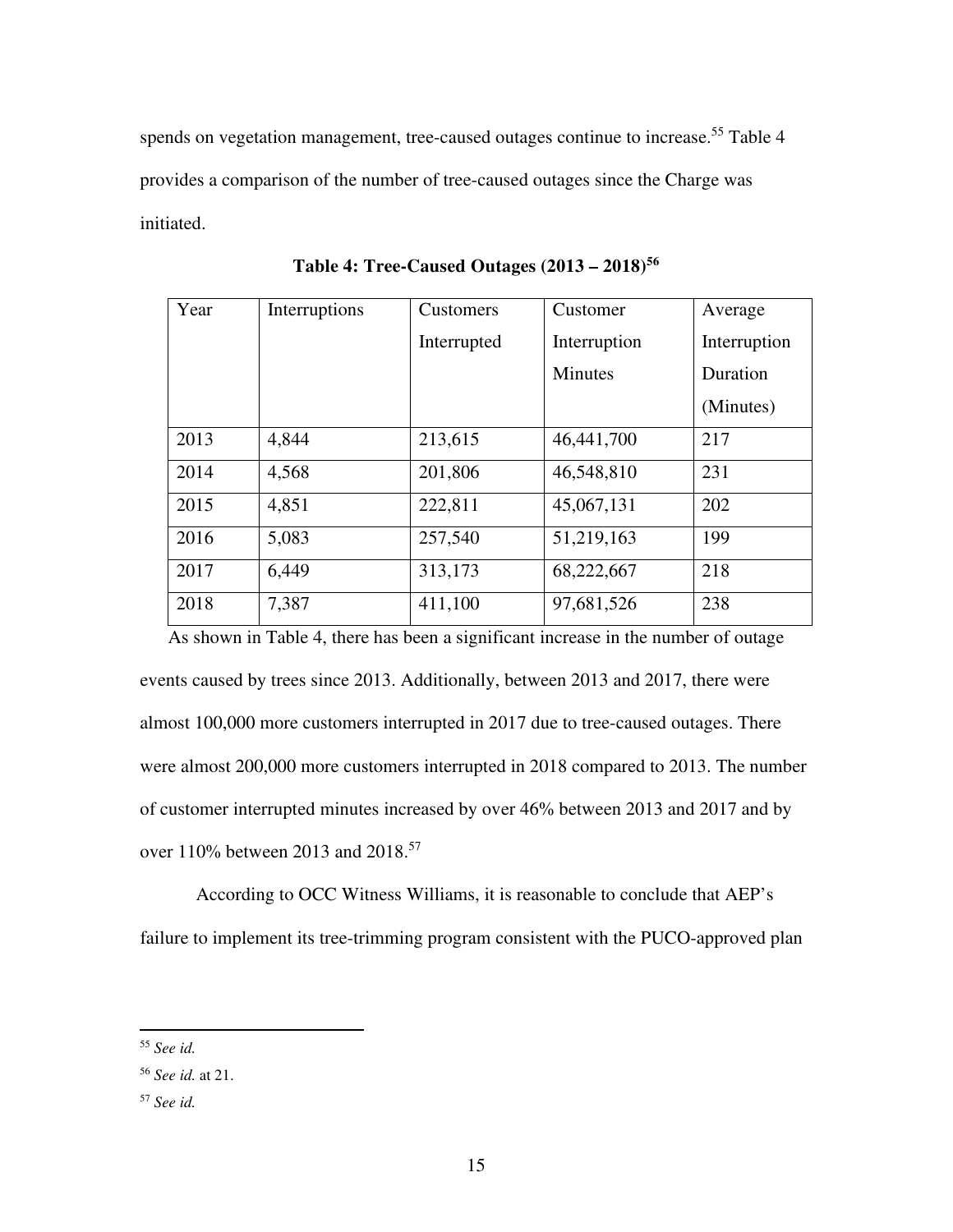contributed to AEP's failure to meet its minimum reliability performance standards.<sup>58</sup> Given that AEP has been required to be on a four-year cycle-based tree-trimming program since 2009, AEP should have already performed the necessary tree trimming and removal of danger trees both inside and outside the right-of-way.<sup>59</sup>

The "Danger Tree Mitigation Program" as addressed in the proposed Settlement is merely another expensive way to charge customers for the work that AEP should have already accomplished and has been paid for through base rates and various charges to customers.<sup>60</sup> According to AEP, it plans to remove 135,000 danger trees in 2019 and another 61,000 in both 2020 and 2021 at a cost of \$95 million to consumers through the Charge<sup>61</sup> But many of these trees should have already been removed if AEP had been adhering to its tree-trimming plan funded by customers over the past decade ..<sup>62</sup>

## **c. AEP's focus on the "resiliency" of its distribution system is misplaced and wrong, thereby harming consumers.**

Admitting that its reliability performance has suffered, AEP focuses on the purported "resiliency" improvements of its distribution system resulting from the Charge. But as OCC Witness Williams explained, "the reliability performance standards are not just numbers on a piece of paper."<sup>63</sup> The standards are a direct measure of the reliability of service being provided to consumers.<sup>64</sup> Further, although AEP alleges that resiliency is

- <sup>59</sup> *See id.*
- <sup>60</sup> *See id.*
- <sup>61</sup> *See id.*
- <sup>62</sup> *See id.*
- <sup>63</sup> *See id.*
- <sup>64</sup> *See id.*

<sup>58</sup> *See id.* at 22.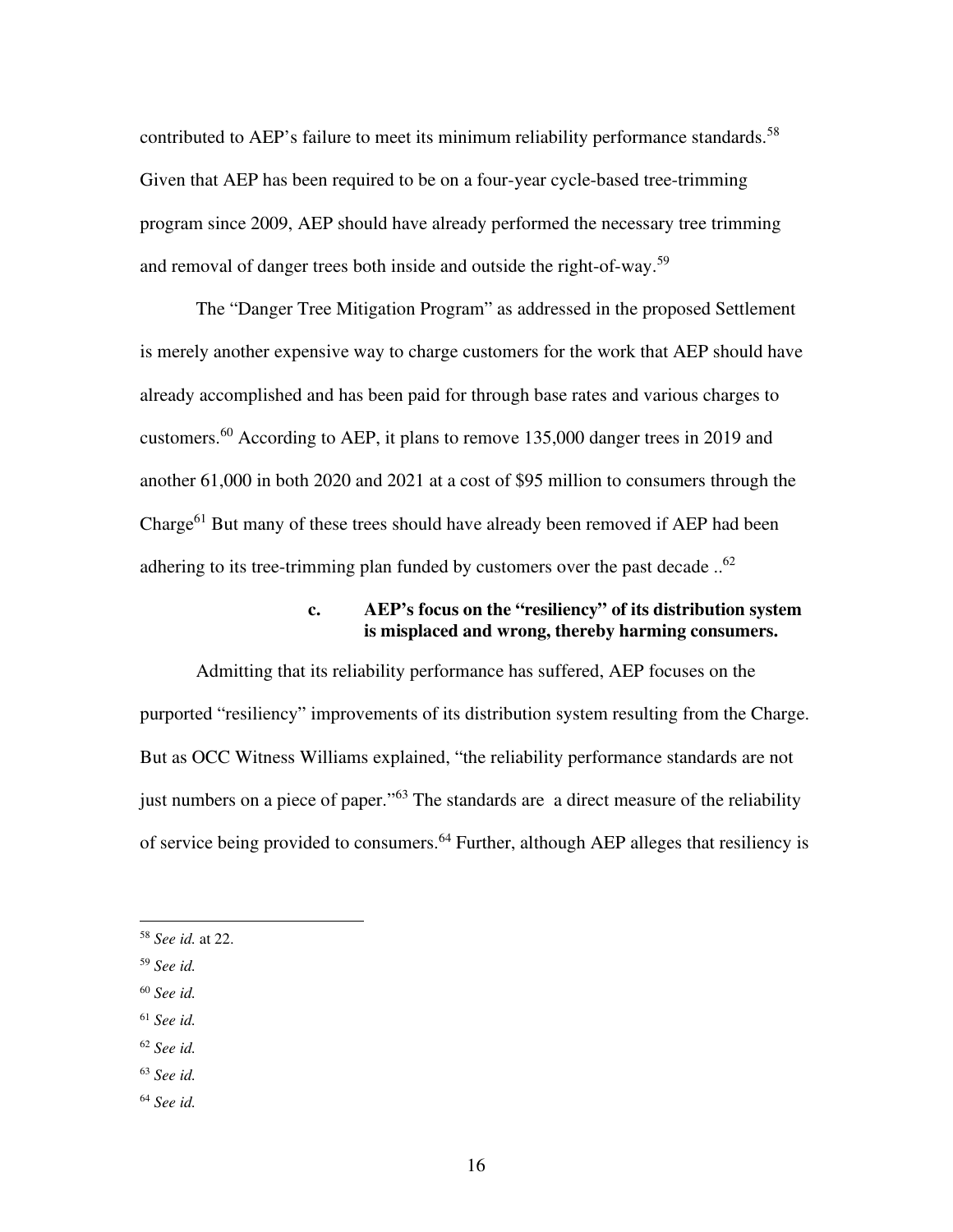improving, there are too many equipment-caused failures for this allegation to be proven.is.<sup>65</sup> Equipment-caused outages would be reduced if resiliency of the distribution system had actually improved.

There is no evidence that the Charge has resulted in fewer outage events being excluded from the reliability calculations.<sup>66</sup> According to AEP, Major Event Days ("MEDs") have declined such that major weather events that would have previously been excluded from the reliability calculations are now included.<sup>67</sup> But as OCC Witness Williams declared: "For the 1,919,407 customers who experienced power interruptions in 2018 that exceeded a total of 288,522,500 minutes, AEP's reliability has not gotten better."<sup>68</sup>

According to the PUCO's rules, MEDs are any calendar day when the reliability of service (as measured by SAIDI) exceeds the major event day threshold using the methodology outlined in section 3.5 of the Institute of Electrical and Electronics Engineers standard  $1366 - 2012$ .<sup>69</sup> "The threshold is calculated by determining the SAIDI associated with adding 2.5 standard deviations to the average of the natural logarithms of the electric utility's daily SAIDI performance during the most recent five-year period."<sup>70</sup> AEP claims that it has fewer MEDs in the past five years than it did before the start of the

- <sup>67</sup> *See id.*
- <sup>68</sup> *See id.*
- <sup>69</sup> *See id.*
- <sup>70</sup> *See id.*

<sup>65</sup> *See id.* at 23.

<sup>66</sup> *See id.*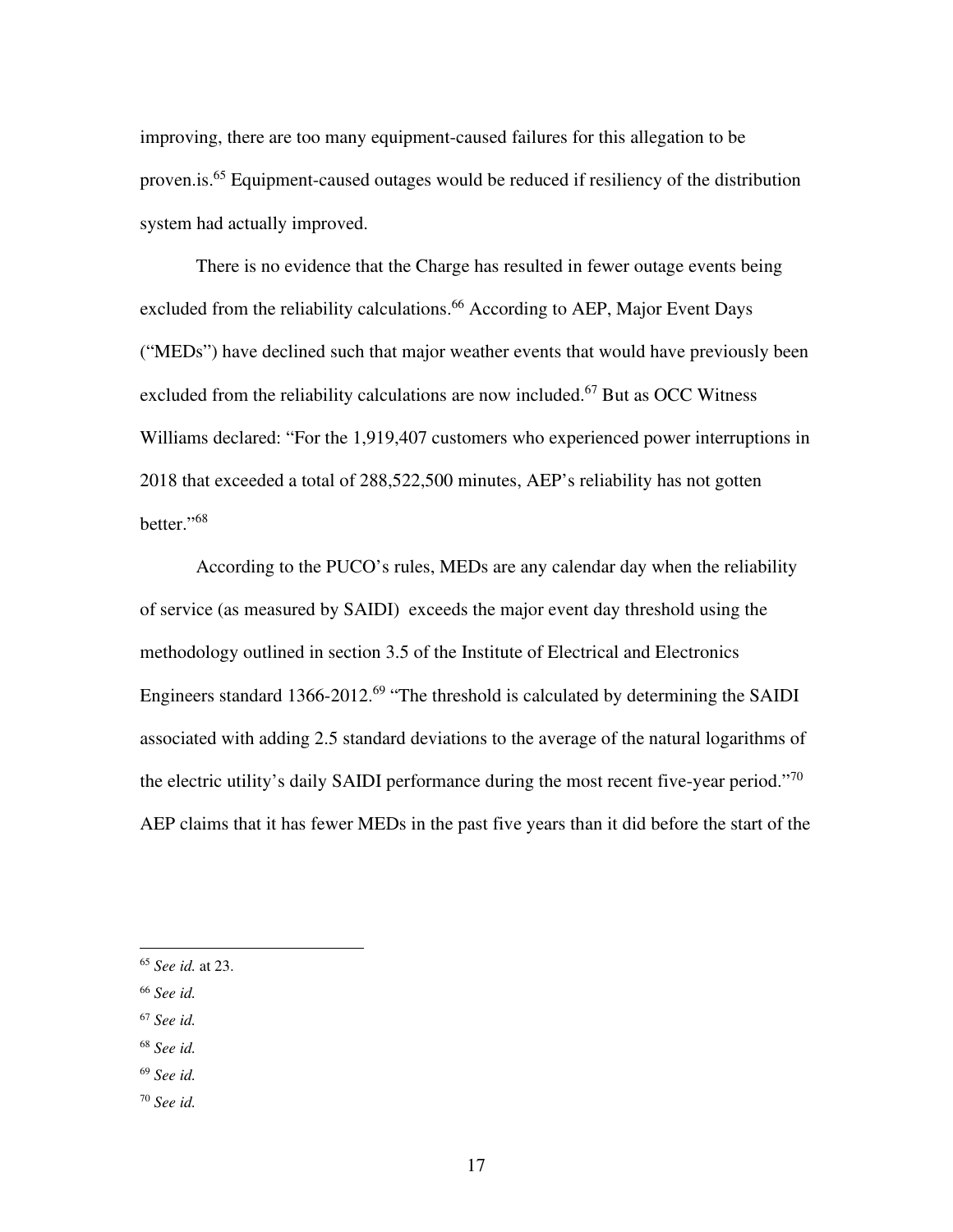Charge. But it is more likely that any reduction in MEDs has more to do with the number of major storms and the severity of those storms, which can change year over year.<sup>71</sup>

#### **d. AEP's DIR programs are not focused on reliability, which harms consumers.**

AEP admits that many of the DIR programs impact one of reliability standards (SAIFI) but have little impact on the other  $(CAIDI)<sup>72</sup>$  But the PUCO's approval of the Charge called for improvements in both reliability standards.<sup>73</sup> Based upon a review of the 2016 and 2017 Work Plan, one distribution program (line reclosers maintenance) is actually targeted to reducing outage durations.<sup>74</sup> The other DIR programs are not. OCC Witness Williams explained that "a large number of the DIR programs have nothing to do with improving reliability."<sup>75</sup>

## **2. The proposed Settlement does not benefit customers and the public interest because it results in customers paying for treetrimming costs that should not be charged through the DIR.**

OCC Witness Williams said that the Settlement does not benefit customers or the public interest because customers pay for tree-trimming costs through the Charge.<sup>76</sup> The potential for double or triple collection of the very same costs from consumers is high because tree-trimming costs are collected through base rates and other riders.<sup>77</sup> There is no built in method to check for double collection of these costs from customers.

- <sup>73</sup> *See id.*
- <sup>74</sup> *See id.*
- <sup>75</sup> *See id.*

<sup>77</sup> *See id.* 

<sup>71</sup> *See id.* 

<sup>72</sup> *See id.* at 24.

<sup>76</sup> *See id.* at 10.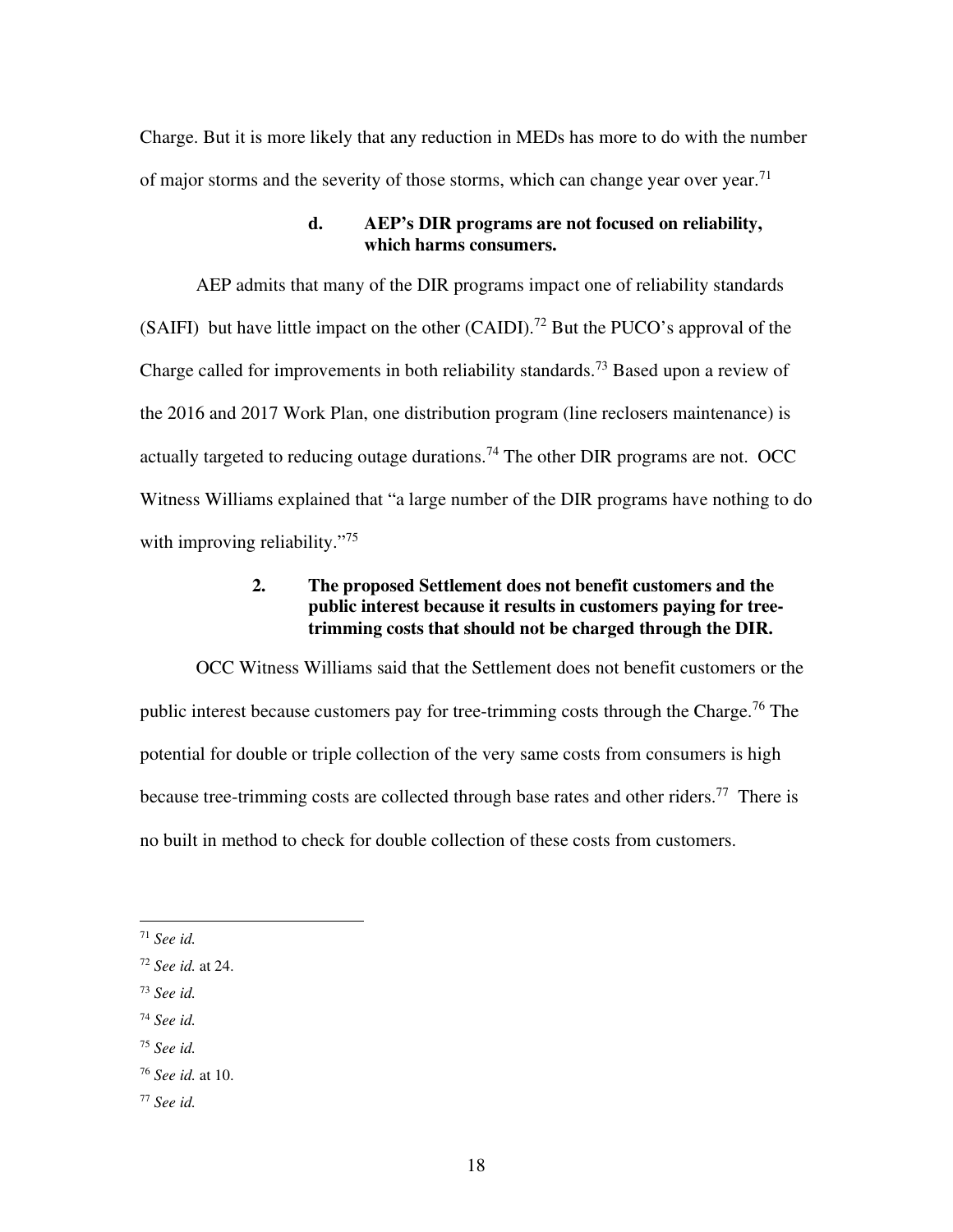In addition, the proposed Settlement provides AEP practically carte blanche approval to charge customers through the Charge for tree-trimming costs that are typically the responsibility of property owners.<sup>78</sup> OCC Witness Williams pointed out that the proposed Settlement does not require AEP to provide documentation to substantiate the reasons why affected trees are categorized as "danger trees. " Thus, there is no objective criteria for determining what is a "danger tree." Such requirements should include quantification of the risk to the distribution system if a tree is not removed, methods to demonstrate that the costs were prudently incurred, and supporting reasoning why the tree was not previously trimmed or removed consistent with the PUCO-approved tree-trimming plan.<sup>79</sup>

## **3. The proposed settlement does not benefit customers and the public interest because it does not contain the appropriate accountability or regulatory oversight.**

Under the proposed Settlement, the capitalization of certain tree-trimming costs (which should be expensed under accounting rules) may also be used to circumvent the annual operation and maintenance cap on the tree-trimming rider and transfer the collection of these costs to the Charge or future base distribution rates.<sup>80</sup> AEP's expanded use of the Charge to create yet another tree-trimming revenue source has now resulted in more distribution equipment-caused outages.<sup>81</sup> Ironically, the purpose of the Charge was to proactively replace aging distribution equipment and infrastructure.<sup>82</sup> Despite the

<sup>78</sup> *See id.* 

<sup>79</sup> *See id.*

<sup>80</sup> *See id.* at 10-11.

<sup>81</sup> *See id.* at 11.

<sup>82</sup> *See id.*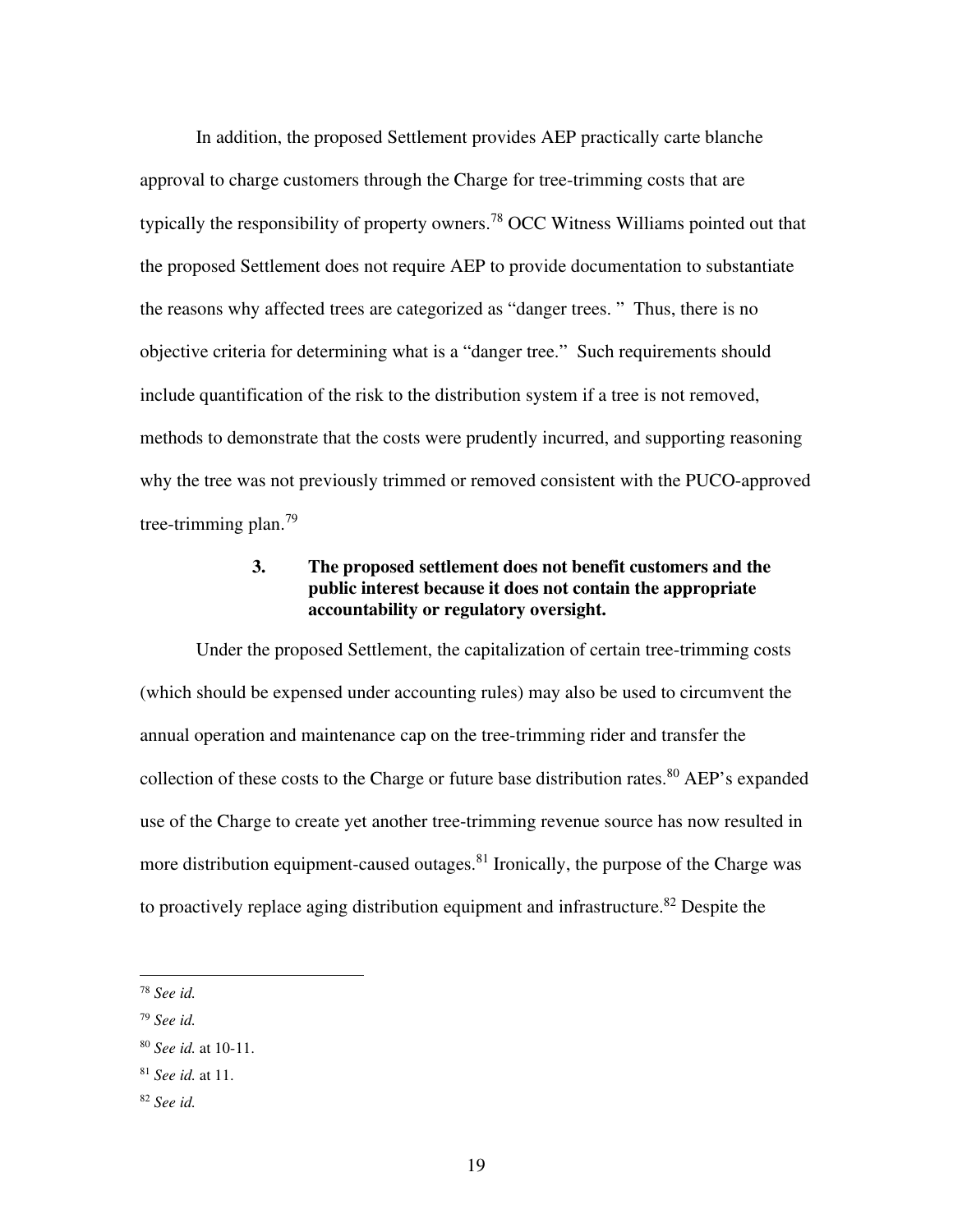significant infusion of customer money into AEP's pocket, customers are now experiencing more tree-caused outages and more outages caused by equipment failure. The failures noted by Mr. Williams in his testimony are not limited to AEP's equipment, but the DIR program is also arguably a failure. $83$ 

As OCC Witness Williams explained, "Consumers deserve more accountability and regulatory oversight of AEP's spending so that they can be assured that their hardearned money will actually be used to improve service quality and reliability."<sup>84</sup> The Settlement contains no such accountability or regulatory oversight. The Settlement fails to protect consumers and the public interest and should be rejected.<sup>85</sup>

## **4. To protect consumers, the Settlement should be rejected and the DIR ended.**

As explained in detail above, the Charge is not serving its purpose and has resulted in substantial spending that harms customers and is not in the public interest. It should not be allowed to continue under the Settlement. OCC's recommendations should be adopted and the Settlement should be rejected.

First, as OCC Witness Williams recommends, the PUCO should direct that any future DIR spending must be focused on programs that "demonstratively improve the SAIFI and CAIDI reliability performance for consumers."<sup>86</sup> And approval for any charges on consumers for DIR spending should be "conditioned on AEP demonstrating

<sup>83</sup> *See id.* 

<sup>84</sup> *See id.* 

<sup>85</sup> *See id.* 

<sup>86</sup> *See id.* at 7.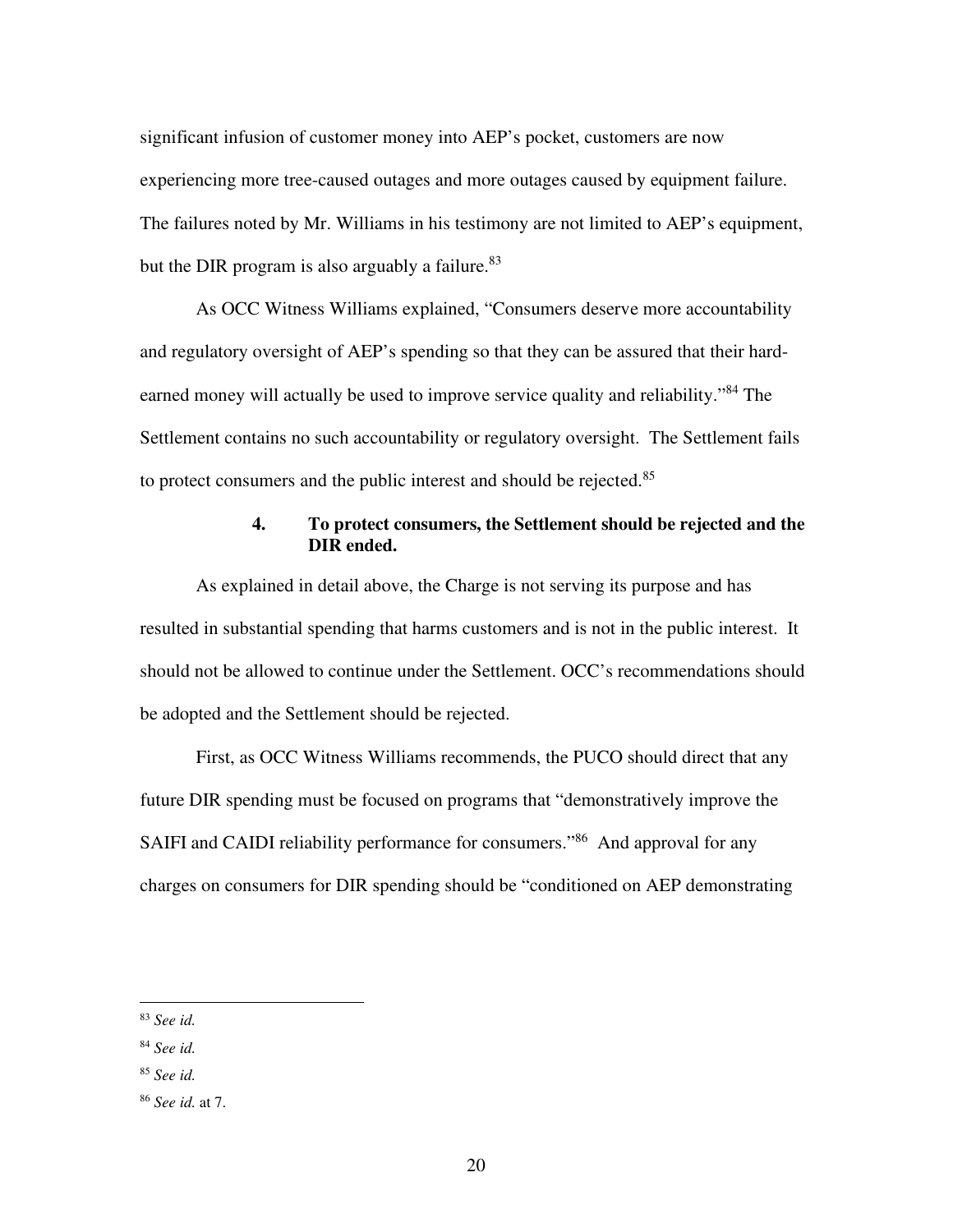continual annual improvement in its SAIFI and CAIDI reliability performance for consumers starting in 2019."<sup>87</sup>

Second, OCC Witness Williams recommends that the PUCO require AEP to spend shareholder dollars (as necessary) to augment the vast amount of customer-funded tree-trimming efforts to reduce the supposed number of tree-caused service outages. AEP is "required to provide safe and reliable service to its customers regardless of all the additional revenue sources it has created through riders for collecting charges from customers."<sup>88</sup> "Now is the time for the PUCO to order AEP to spend its own money to incentivize a more concerted effort to improve its service reliability."<sup>89</sup>

And third, OCC Witness Williams recommends that the PUCO enforce its current minimum reliability performance standards already in place. "If (and when) AEP fails to meet either the CAIDI or SAIFI standard in 2019," OCC Witness Williams explains, "the PUCO [should] protect consumers by enforcing the rules as provided in Ohio Adm. Code 4901:1-10-30. Ohio Adm. Code 4901:1-10-30 authorizes the PUCO to impose forfeitures of up to ten thousand dollars per day against AEP for failure to comply with minimum service standards."<sup>90</sup>

<sup>87</sup> *See id.* 

<sup>88</sup> *See id.* at 8.

<sup>89</sup> *See id.* 

<sup>90</sup> *See id.* at 8-9.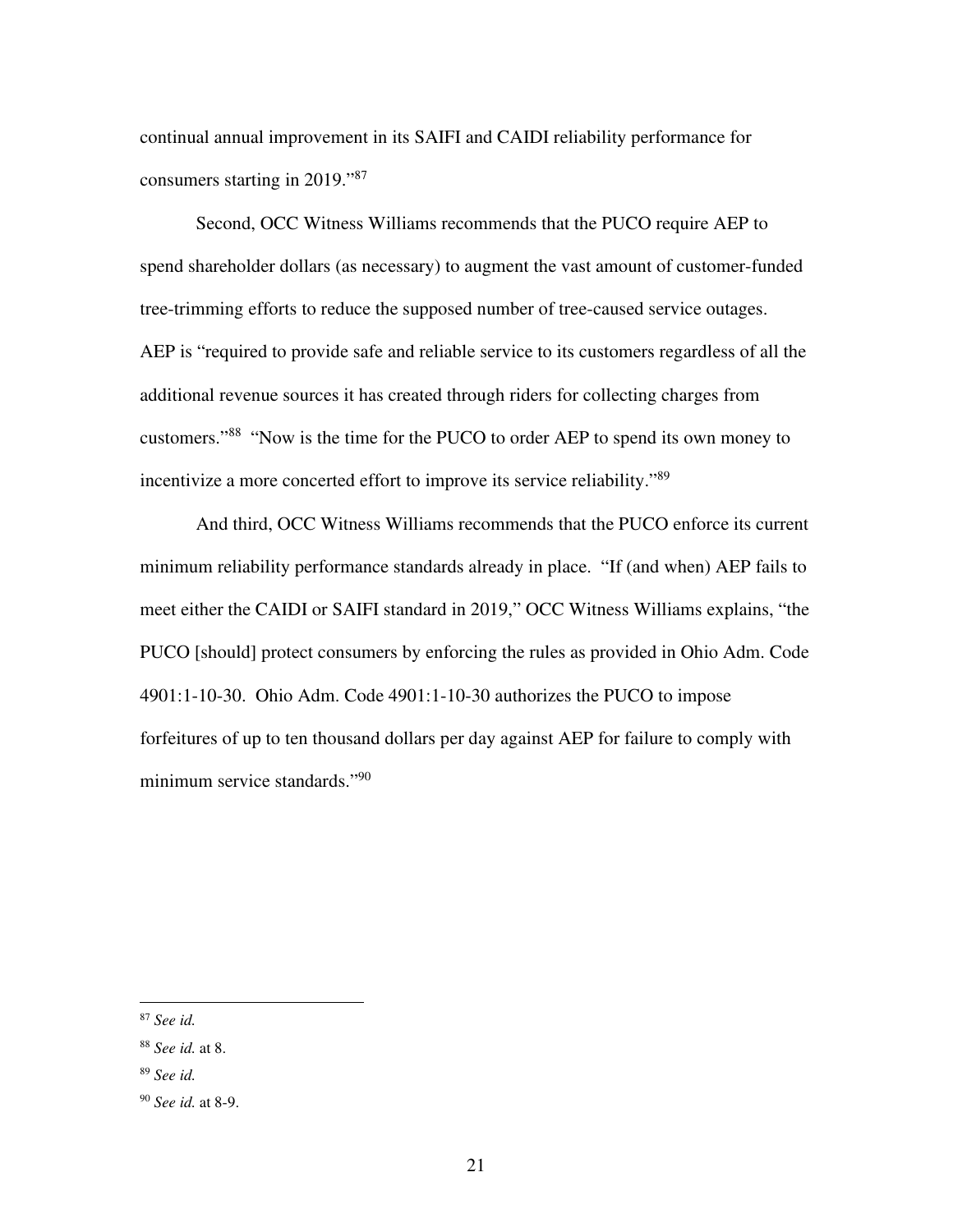**5. The proposed Settlement harms customers and is not in the public interest because it would allow AEP to collect from consumers through the Charge incentive pay, capitalization of spare equipment, and capitalization of tree-trimming costs.** 

#### **a. Charging consumers through the Charge for incentive pay is not in the public interest and harms consumers.**

There is no dispute that AEP is charging customers for incentive pay through the DIR. The PUCO Staff and AEP agree in the Settlement that the issue of including incentive compensation in the DIR should not be addressed in this case, but deferred to a future rate case.<sup>91</sup> However, Blue Ridge concluded in this case that \$353,207 in inappropriate incentive-related costs were included in the Charge and paid by consumers in 2016.<sup>92</sup> It calculated that \$1.7 million has been included and charged to consumers since the Charge was initiated through  $2016<sup>93</sup>$  But the Settlement permits AEP to retain the overcharges (as found by Blue Ridge) to customers for incentive compensation (\$1.7 million from inception of the rider until 2016) until the resolution of the rate case that AEP is expected to file in  $2020$ .<sup>94</sup>

There is no guarantee that AEP will actually file a rate case in 2020 or that the results would eliminate incentive compensation from the Charge.<sup>95</sup> Accordingly, the proposed Settlement does not resolve Blue Ridge's finding that AEP overcharged customers by approximately \$1.7 million for incentive compensation through 2016.<sup>96</sup>

<sup>91</sup> *See* Direct Testimony of Jeffrey P. Hecker in Opposition to the Joint Stipulation and Recommendation (OCC Ex. 1) filed August 20, 2019 ("Hecker Testimony") at 4.

<sup>92</sup> *See id.* 

<sup>93</sup> *See id.* 

<sup>94</sup> *See id.* 

<sup>95</sup> *See id.* 

<sup>96</sup> *See id.*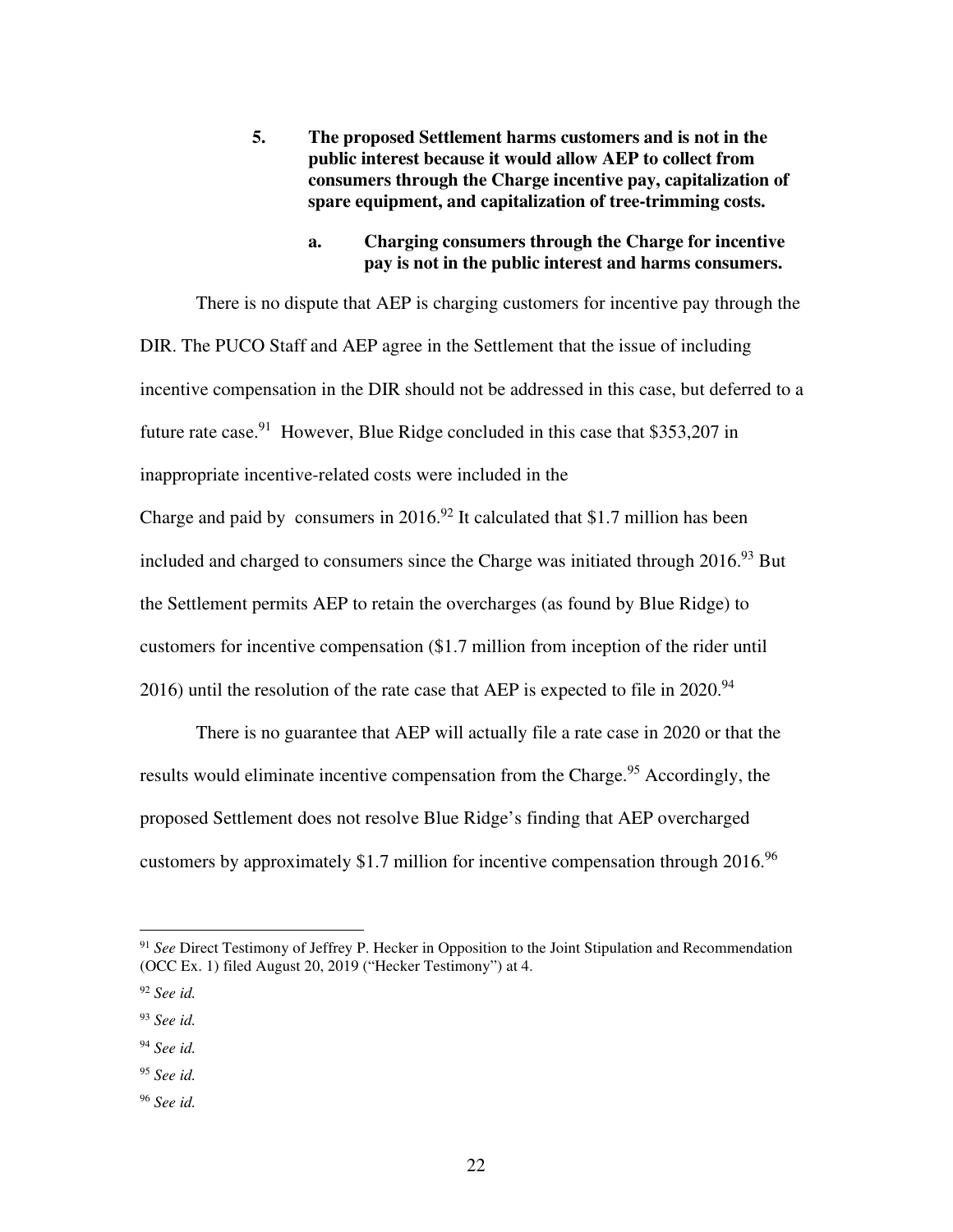Therefore, the Settlement does not benefit customers or the public interest and violates regulatory principle and practices.<sup>97</sup>

Incentive pay, especially financial incentives, should not be charged to customers through the DIR because these financial incentives are paid to AEP employees when established profitability (or other) targets are met.<sup>98</sup> Perversely, the profitability targets can be met by charging customers *more* in rates or riders such as the DIR.<sup>99</sup> As OCC Witness Hecker explained, "The primary beneficiary of meeting the targets is AEP's shareholders – *not* consumers."<sup>100</sup> This is why OCC (and usually PUCO Staff) dispute charges – and disallow charges – to utility consumers that include utility incentive pay, especially if the incentives are based on financial performance of the utility.<sup>101</sup> The Settlement violates regulatory principles and practices because it is not consistent with PUCO precedent because it allows AEP to charge consumers for incentive pay. The Settlement does not benefit customers or the public interest and violates regulatory principal and practices.<sup>102</sup>

<sup>97</sup> *See id.* 

<sup>98</sup> *See id.* at 5.

<sup>99</sup> *See id.* 

<sup>100</sup> *See id.* 

<sup>101</sup> *See, e.g., In the Matter of the Application of Duke Energy Ohio, Inc. for Recovery of Program Costs, Lost Distribution Revenue, and Performance Incentives Related to its Energy Efficiency and Demand Response Programs*, Case Nos. 16-664-EL-RDR and 17-781-EL-RDR, Finding and Order (May 15, 2019) at 3 and 4; *In the Matter of the Application of Ohio Edison Company, The Cleveland Electric Illuminating Company, and The Toledo Edison Company for Authority to Increase Rates for Distribution Service, Modify Certain Accounting Practices, and for Tariff Approvals,* Case No. 07-551-EL-AIR et al, Opinion and Order (January 21, 2009) at 17 ("to the extent that financial incentives are awarded for achieving financial goals, the primary benefit of such financial incentives accrues to shareholders and that portion of incentive compensation should not be recovered from ratepayers.").

<sup>102</sup> *See* Hecker Testimony at 5.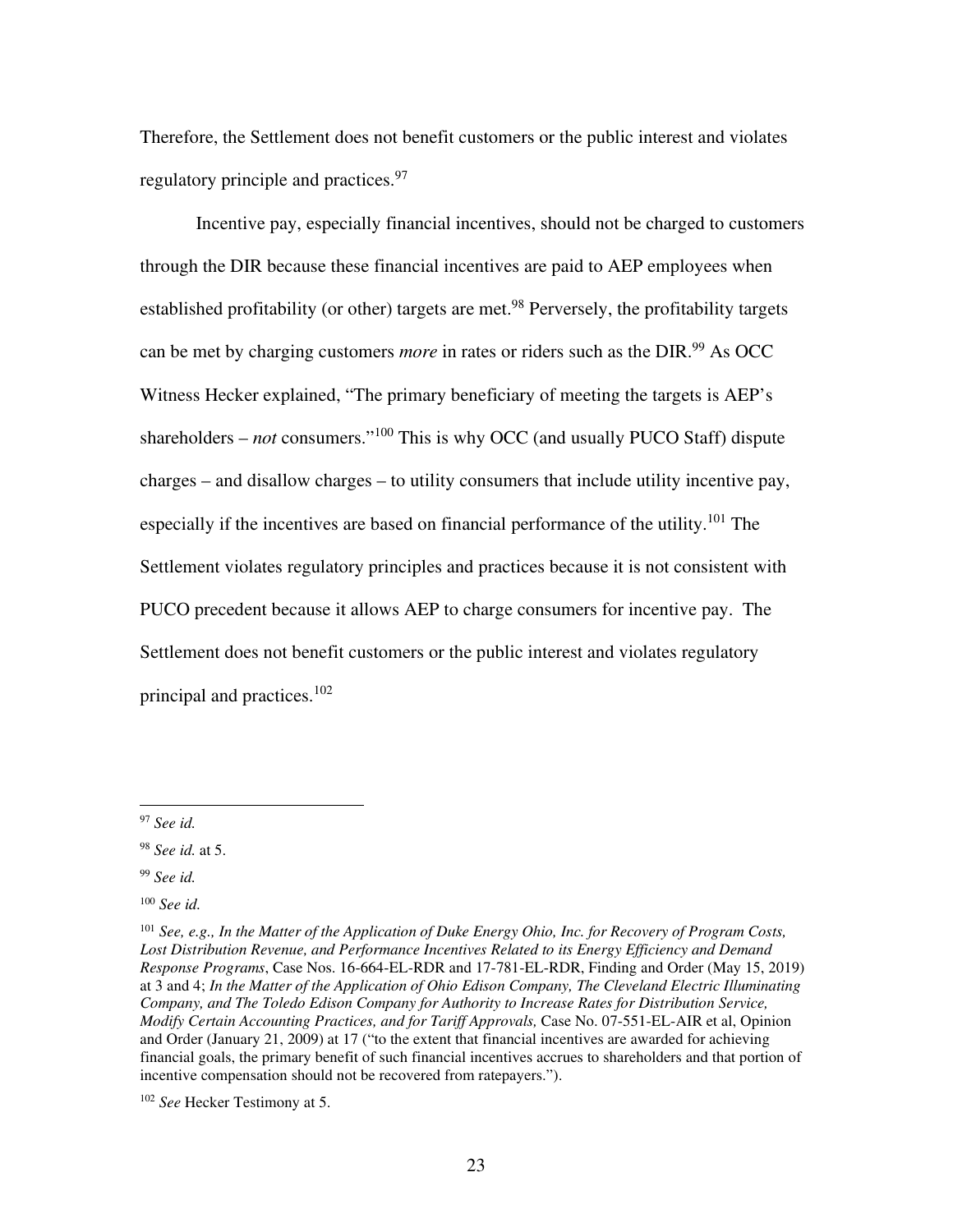Also, charging customers for incentive compensation in the DIR is especially problematic given that the DIR investments are not resulting in AEP achieving reliability benefits that were intended by the established standards, as explained by OCC Witness Williams.<sup>103</sup> Customers wind up being charged more through the DIR because AEP is profitable, not because its reliability has improved.

The PUCO should protect consumers and the public interest by rejecting the Settlement. The PUCO Staff or an independent auditor should calculate the actual amount of incentive compensation that AEP has charged to consumers through the DIR since its inception in 2012, including the \$353,207 in incentive compensation that Blue Ridge calculated for 2016 as being inappropriately included in the  $DIR<sub>104</sub>$  This money should be refunded to customers. Such a refund of the incentive compensation is permitted by the tariff language.<sup>105</sup> OCC Witness Hecker recommended that "AEP should be instructed to refund that amount to customers with interest through adjustments to the DIR's quarterly revenue requirements until customers are made whole, consistent with AEP's tariff."<sup>106</sup>

## **b. Unreasonably charging consumers through the DIR for spare equipment is not in the public interest and harms consumers.**

The Settlement does not address Blue Ridge's conclusion that AEP could have procured almost \$1.9 million in spare equipment in a more cost-effective manner.<sup>107</sup> Blue

<sup>103</sup> *See id.*; *see also* Williams Testimony.

<sup>104</sup> *See* Hecker Testimony at 6-7.

<sup>105</sup> *See* Ohio Power Company Tariff Sheet No. 489-1.

<sup>106</sup> *See* Hecker Testimony at 7.

<sup>107</sup> *See id.*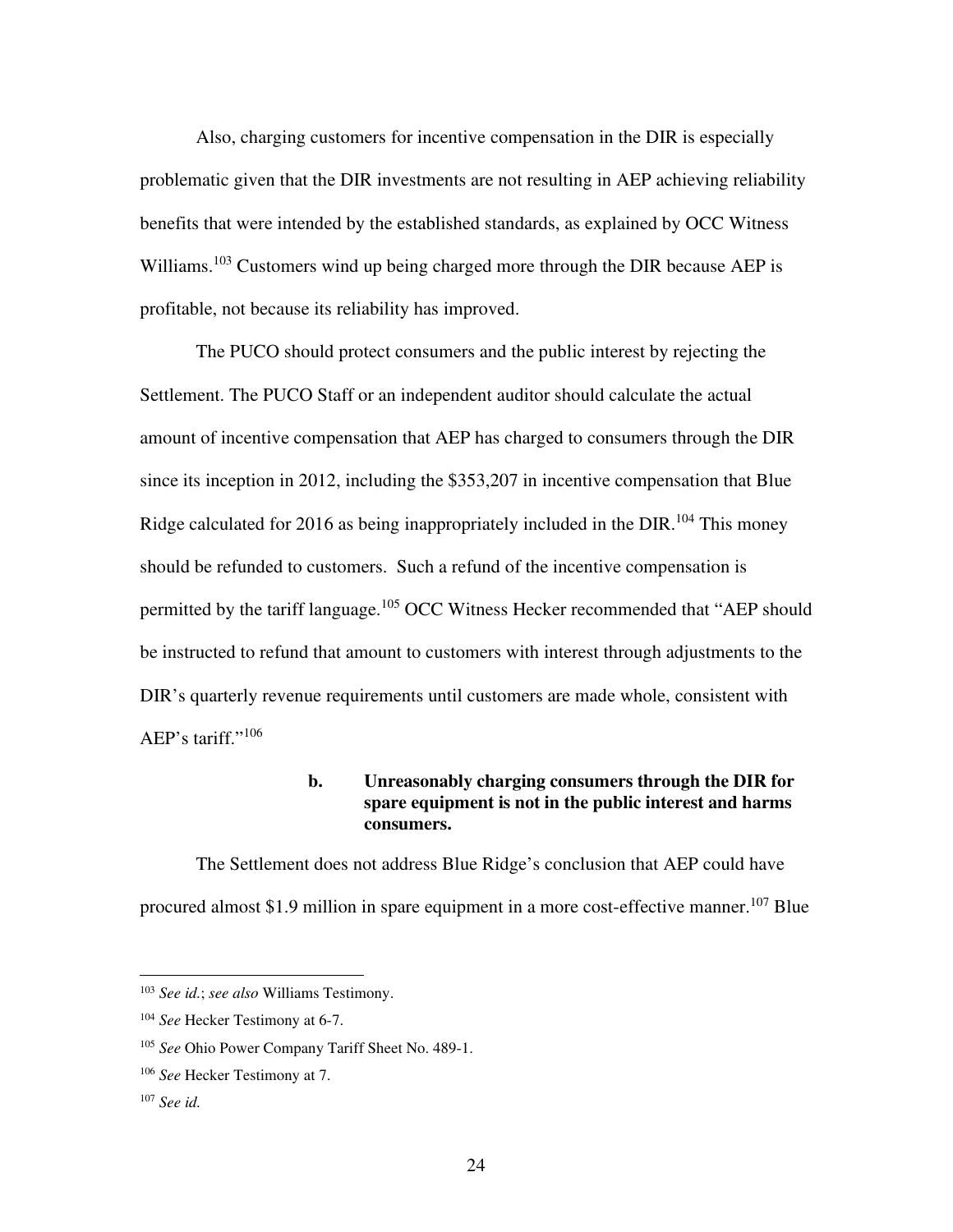Ridge recommended and the Settlement provides that "a further review by the next DIR auditor of the capital spares activity will be conducted in a future DIR audit."<sup>108</sup> That recommendation protects AEP by failing to resolve this issue in this proceeding, and instead requires future audits to resolve this issue favorably for consumers.

But AEP's efforts to charge consumers for spare parts *in this case* needs to be addressed.<sup>109</sup> According to OCC Witness Hecker, "Blue Ridge's recommendation does not go far enough."<sup>110</sup> To charge customers the full amount  $(\$1.9$  million) of equipment currently in stock and already capitalized is unreasonable and against the public interest.<sup>111</sup> Transformers and other capital equipment have been capitalized by AEP upon purchase. That has created an incentive for AEP to purchase large quantities of spare transformers, meters, and other potentially expensive capital equipment on which it can earn a return of and on investment – and as a result, charge customers through the  $DIR^{112}$ 

But the statutory purpose of the Chargeis to support distribution infrastructure modernization.<sup>113</sup> Allowing AEP to charge consumers in this case through the DIR for large quantities of expensive spare equipment is fundamentally unfair to them and unlawful because the equipment is not used and useful for providing customers service, and it is not necessarily for infrastructure modernization.<sup>114</sup> Therefore, the Settlement

<sup>108</sup> *In the Matter of the Review of the Distribution Investment Rider Contained in the Tariff of Ohio Power Co., Case 17-38-EL-RDR et al,* Joint Stipulation and Recommendation, July 2, 2019 at 5.

<sup>109</sup> *See* Hecker Testimony at 7.

<sup>110</sup> *See id.* 

<sup>111</sup> *See id.* at 7-8.

<sup>112</sup> *See id.* at 8.

 $113$  R.C. 4928.143(B)(2)(h).

<sup>114</sup> *See* Hecker Testimony at 8.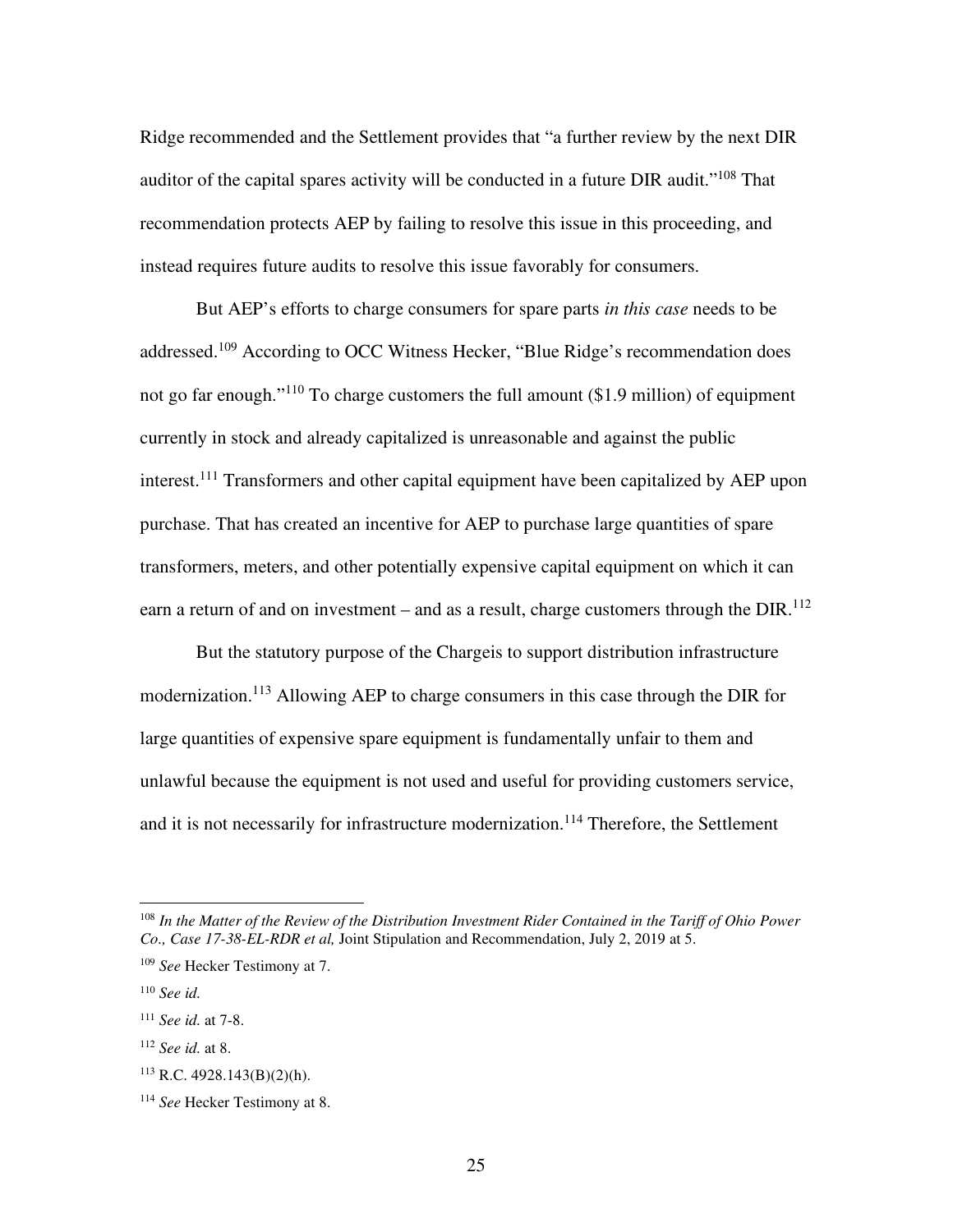does not benefit customers and the public interest and violates regulatory principles and practices.<sup>115</sup> These types of charges should be ineligible for collection from Ohio customers through the DIR. $^{116}$ 

OCC Witness Hecker maintains that the PUCO should adopt Blue Ridge's recommendation and require an analysis to be performed of AEP's capital spares policy on a going-forward basis. "This analysis should be performed by Blue Ridge (or another independent auditor) and involve a comprehensive examination of AEP's policy during the next compliance audit to ensure that only spare parts that are procured in a costeffective manner are included in the DIR."<sup>117</sup> But in this case, the PUCO should go further. It should disallow charges to the DIR based on excessive spend by AEP on spare parts.<sup>118</sup>

## **c. Allowing AEP to capitalize tree-trimming costs and charge them to consumers through the DIR is not in the public interest and harms consumers.**

The proposed Settlement does not provide a reasonable resolution of Blue Ridge's findings regarding the potential that AEP is charging customers multiple times for certain vegetation management costs in violation of the order approving the  $DIR<sup>119</sup>$  The Settlement permits AEP to continue capitalizing tree-trimming costs and charge consumers through the DIR. $^{120}$ 

<sup>117</sup> *See id.* 

<sup>115</sup> *See id.* 

<sup>116</sup> *See id.* 

<sup>118</sup> *See id.* 

<sup>119</sup> *See id.* at 9.

<sup>120</sup> *See id.*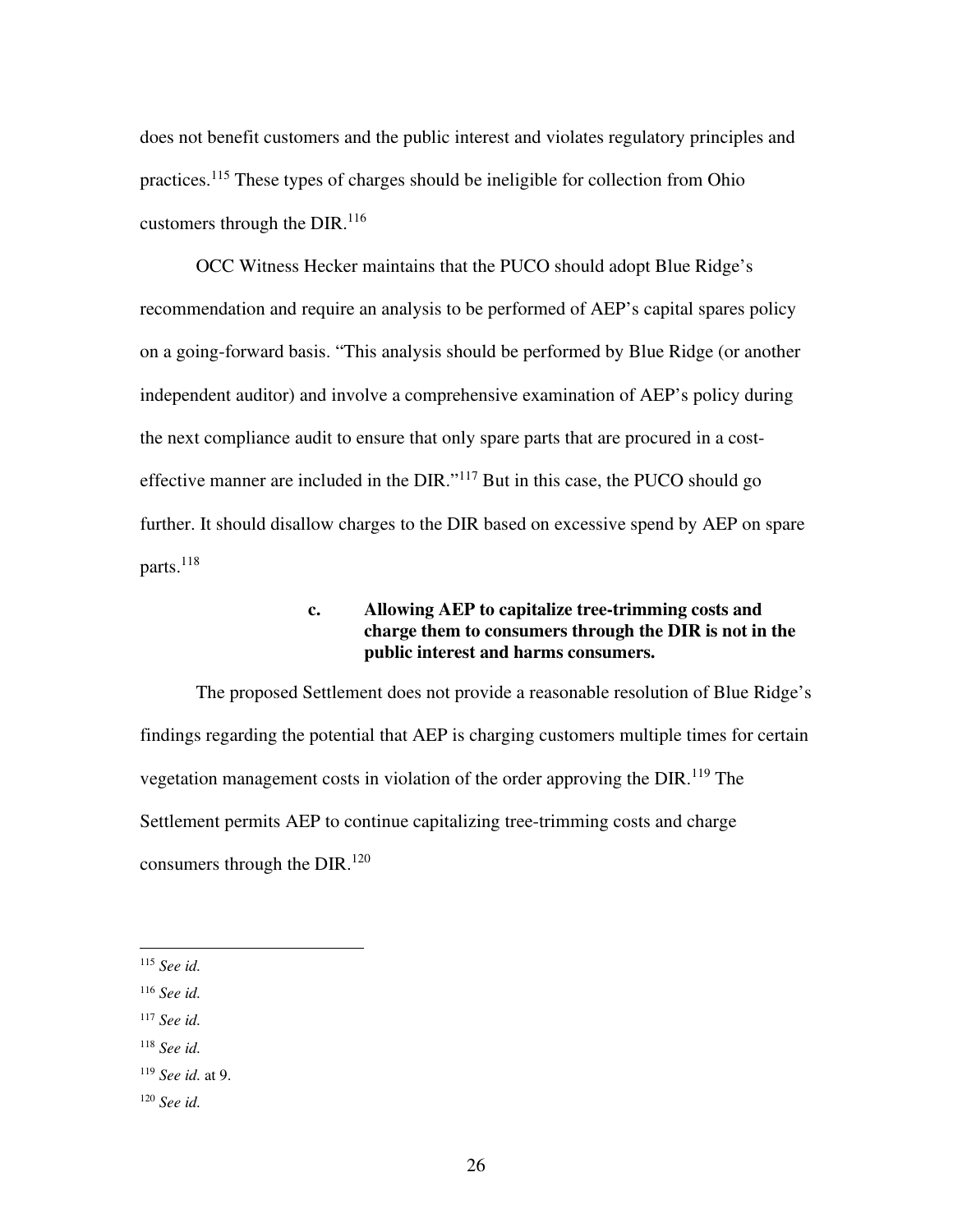The PUCO approved AEP's DIR spending conditioned upon several factors. The PUCO's factors included an annual prudence review and the assurance of no double charges to customers of amounts included in base rates and amounts charged to customers through other riders.<sup>121</sup> Because the Settlement does not provide a reasonable resolution of Blue Ridge's findings regarding the potential that AEP is charging customers multiple times for certain tree-trimming costs, the Settlement does not benefit customers and is not in the public interest. The Settlement also violates important regulatory principles and practices, as explained by OCC Witness Hecker.<sup>122</sup>

Further, AEP's policy of capitalizing certain tree-trimming costs, in and of itself, is not just and reasonable and is against the public interest.<sup>123</sup> AEP's capital policy states that costs for the initial clearing inside the right-of-way are eligible for capitalization.<sup>124</sup> After the initial clearing, removal of trees can be capitalized based on the diameter of the tree being removed. If the diameter is greater than 18 inches, the assumption is that the tree was not removed when the initial clearing was performed and should have been capitalized at that time.<sup>125</sup>

OCC Witness Hecker explained that this policy is not just and reasonable.<sup>126</sup> The policy also harms consumers because it creates an incentive for AEP to remove trees of greater than 18 inches in diameter – regardless of whether they need to be removed or not

- <sup>125</sup> *See id.*
- <sup>126</sup> *See id.*

<sup>&</sup>lt;sup>121</sup> In the Matter of the Application of Columbus Southern Power Company and Ohio Power Company for *Authority to Establish a Standard Service Offer Pursuant to Section 4928.143, Revised Code, in the Form of an Electric Security Plan,* Case No. 11-346-EL-SSO (August 8, 2012) at 47.

<sup>122</sup> *See* Hecker Testimony at 9-10.

<sup>123</sup> *See id.* at 10.

<sup>124</sup> *See id.*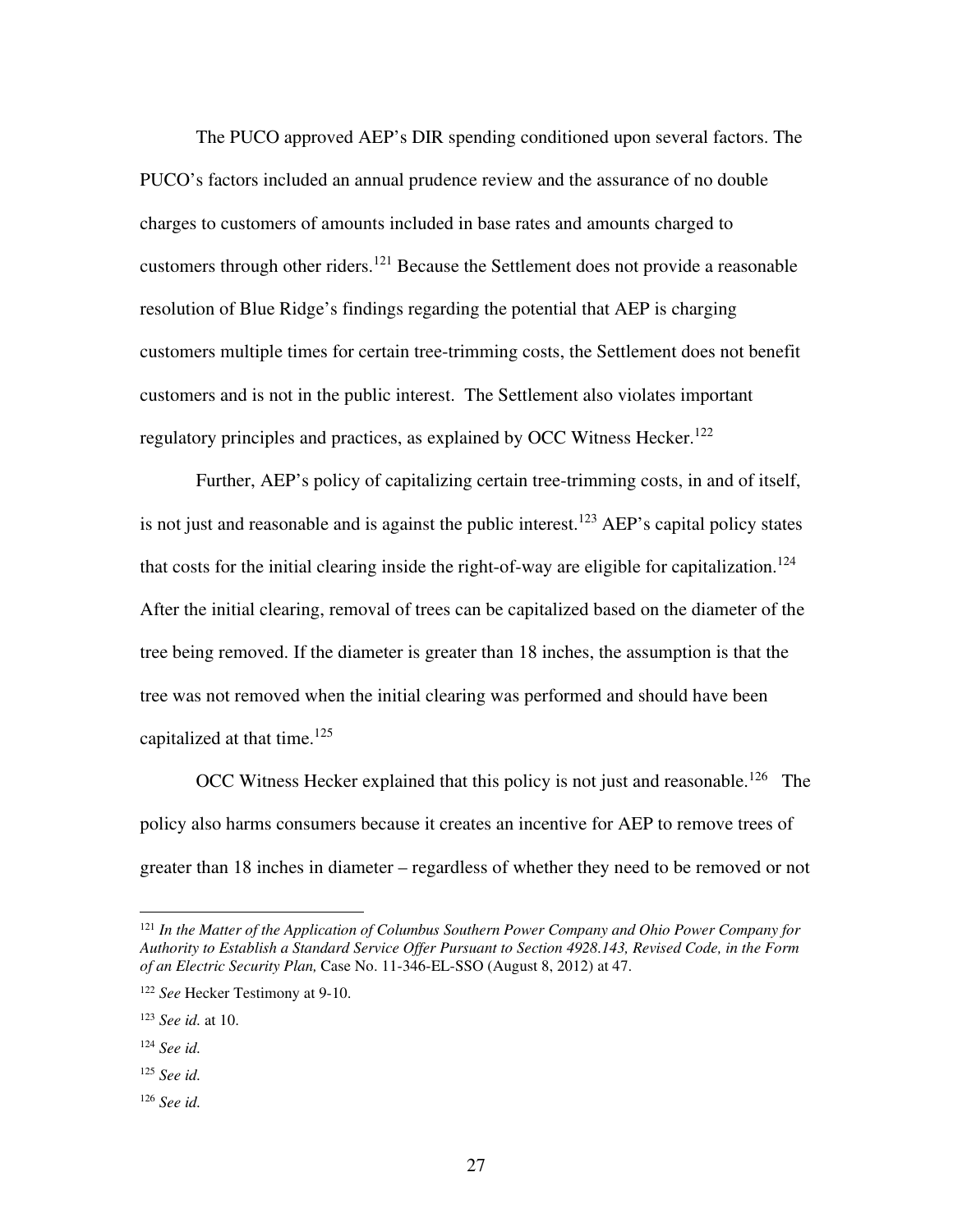$-$  so it can earn a return on and of investment on associated expenditures.<sup>127</sup> Further, this policy makes it is very difficult, if not impossible, for an auditor to verify that AEP's tree-trimming costs are accurately recorded in the DIR as required by the  $PUCO$ .<sup>128</sup> "Because the tree purportedly with a diameter of greater than 18 inches is gone, there is no objective evidence to confirm that the tree was properly recorded in the DIR."<sup>129</sup>

Also, OCC Witness Hecker emphasized that Blue Ridge was not able to confirm that AEP was properly separating tree-trimming costs between capital and expense.<sup>130</sup> He noted that Blue Ridge stated in its comments that it is "impossible for Blue Ridge to determine whether some costs are in the DIR that the Company designated as capital but which, according to Blue Ridge's interpretation of the Federal Energy Regulatory Commission (FERC) definition, should be expense. "<sup>131</sup>

Therefore, as OCC Witness Hecker found, it is possible that the same treetrimming costs could be collected from customers by AEP multiple times through different rider charges.<sup>132</sup> The PUCO should not allow AEP all of the following: 1) to earn a return on and of vegetation management costs in the DIR, 2) to collect over \$50 million annually in vegetation management costs in base rates and the tree-trimming rider, and 3) to collect tree trimming costs that exceed the cap through the ESRR rider.<sup>133</sup>

<sup>127</sup> *See id.* 

<sup>128</sup> *See id.* 

<sup>129</sup> *See id.* 

<sup>130</sup> *See id.* at 11.

<sup>131</sup> *In the Matter of the Review of the Distribution Investment Rider Contained in the Tariff of Ohio Power Co.,* Case 18-230-EL-RDR et al, Compliance Audit of the 2017 Distribution Investment Rider (DIR) *(*August 23, 2018) at 12; *see also* Hecker Testimony at 11.

<sup>132</sup> *See* Hecker Testimony at 11.

<sup>133</sup> *See id.*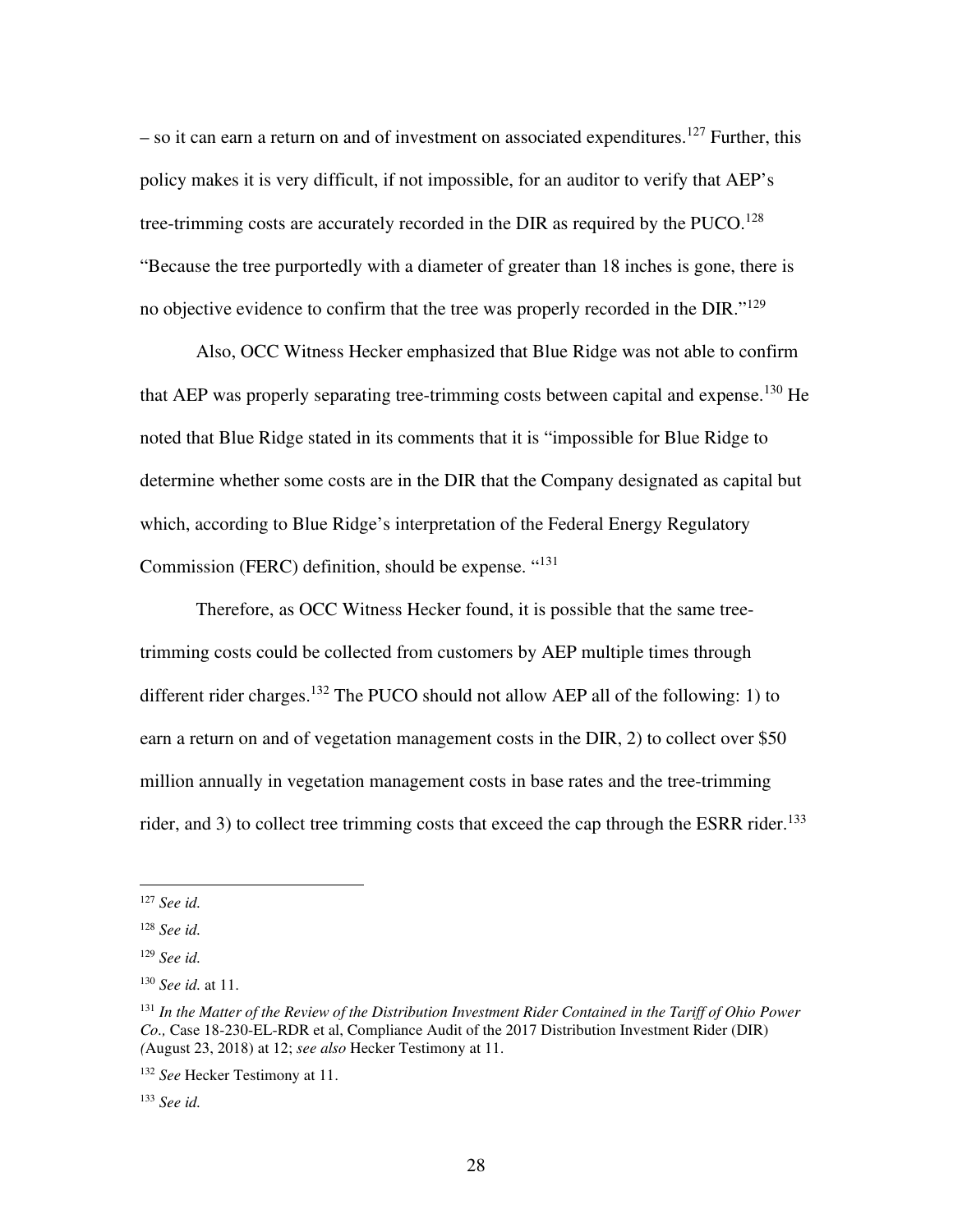"AEP has the money it needs to fund its vegetation management program and to provide customers with safe and reliable service without reliance on the DIR. If it determines in a future base rate proceeding that it spends more than it collects through base rates and the ESRR, then its base rates can be adjusted so it can collect the appropriate tree trimming  $costs." <sup>134</sup>$ 

As OCC Witness Hecker explained, it also goes against the rules for capitalization in the FERC Uniform System of Accounts.<sup>135</sup> Account 365, Overhead Conductors and Devices, includes "tree trimming, initial cost including the cost of permits." Account 360, Land and Land Rights, says "do not include cost … to trim trees." The determination of what are "danger trees" would typically not be in the initial cost of clearing. For these reasons the Settlement is not in the public interest and violates regulatory practices and principles.<sup>136</sup> This is particularly so where, as OCC Witness Hecker testified, AEP's danger tree mitigation program is expected to cost consumers over \$113 million between 2018 and 2021.<sup>137</sup>

OCC Witness Hecker recommends that the PUCO reject the proposed Settlement because it allows AEP to capitalize tree-trimming costs under the DIR.<sup>138</sup> The PUCO should order AEP to cease capitalizing tree-trimming costs after the initial tree clearing is completed for the construction of the distribution line under the  $DIR<sup>139</sup>$  Additionally, the

<sup>136</sup> *See id.* 

- <sup>138</sup> *See id.*
- <sup>139</sup> *See id.*

<sup>134</sup> *See id.* 

<sup>135</sup> *See id.* 

<sup>137</sup> *See id.* at 14.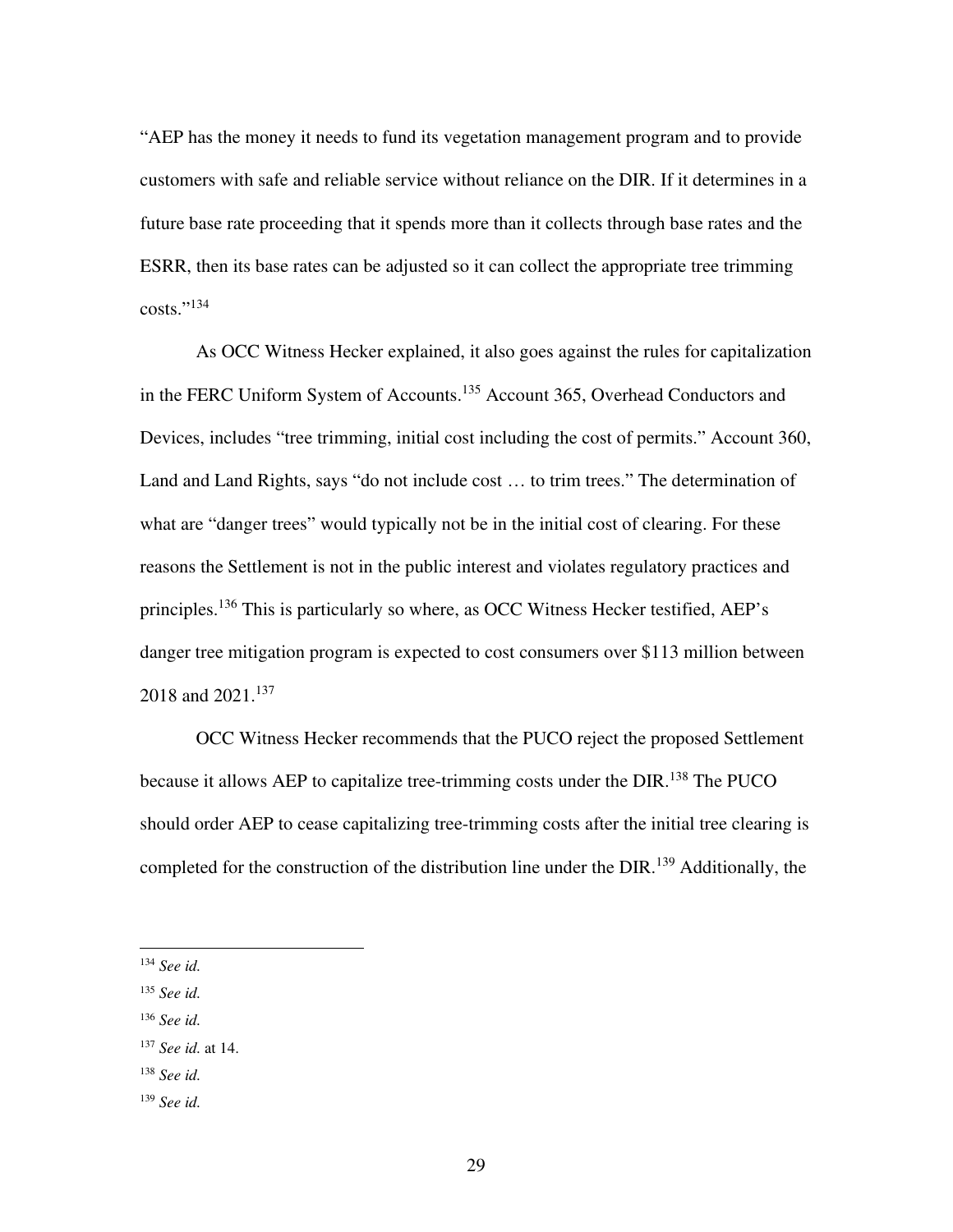PUCO should not allow AEP to charge customers for the \$14.1 million that AEP spent through the DIR for danger tree removal in  $2017$ .<sup>140</sup> Also, the 2019 amount of \$23.4 million (and other additional amounts that might be charged to capital this year) should not be charged to customers through the DIR.<sup>141</sup>

Further, AEP has stated that it had capitalized about \$142.2 million for tree trimming from 2009 to 2019.<sup>142</sup> The PUCO Staff or an independent auditor should determine how much of this was for a tree-trimming purpose other than initial tree clearing for the construction of the distribution line.<sup>143</sup> If any such other purpose is found, the PUCO should require AEP to make correcting journal entries to remove the amounts from the  $DIR<sub>144</sub>$ 

## **B. The proposed Settlement violates important regulatory principles and practices because it would allow AEP to charge consumers unjust and unreasonable rates through the DIR. To protect consumers, the Settlement should be rejected.**

OCC Witness Hecker explained that state regulatory policy says that customers should not pay any more than is just and reasonable for utilities to cover expenses and provide an opportunity to earn a reasonable profit.<sup>145</sup> But if the PUCO allows AEP to include all of the charges it proposes in the DIR, in spite of the recommendations by the auditor selected by the PUCO, customers would be paying more than just and reasonable

<sup>140</sup> *See id.* 

<sup>141</sup> *See id.* 

<sup>142</sup> *See id.*

<sup>143</sup> *See id.* 

<sup>144</sup> *See id.* 

<sup>145</sup> *See id.* at 15; *see also* R.C. 4928.02(A); R.C. 4905.22.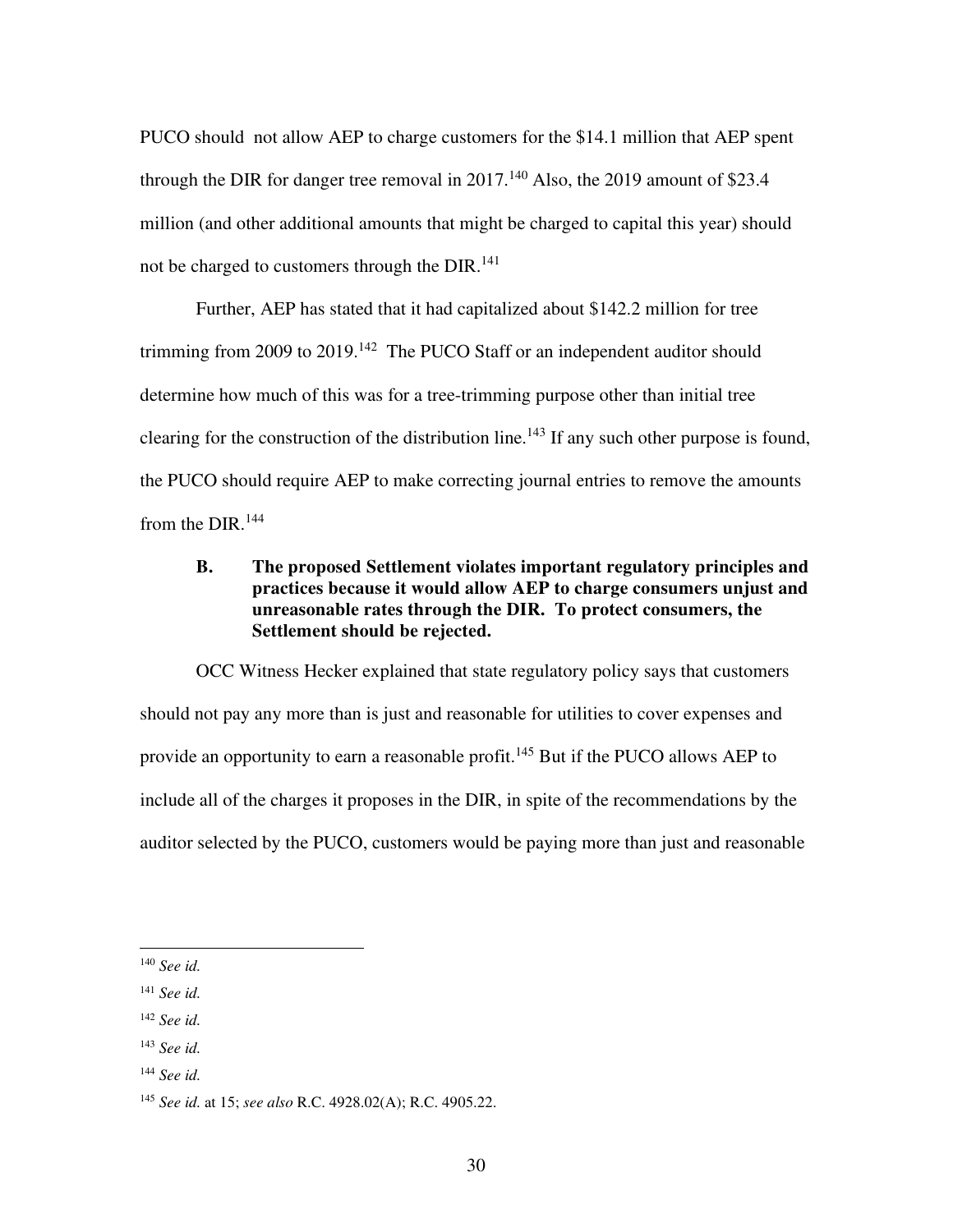rates for electric services.<sup>146</sup> This is because (as discussed in more detail above) the charges would include financial incentives, the costs of procuring large amounts of capital spares, and the capitalization of certain tree-trimming costs.<sup>147</sup> The Settlement harms consumers and violates important regulatory principles and practices. It should be rejected.

Also, capitalizing tree-trimming costs after initial clearing violates the capitalization guidelines in the FERC Uniform System of Accounts.<sup>148</sup> The Settlement allows AEP to capitalize tree-trimming costs after initial clearing. The Settlement therefore violates regulatory principles and practices and should be rejected.

## **V. CONCLUSION**

AEP's bell-cow, the DIR, has been fed well. AEP has charged consumers hundreds of millions of dollars through the DIR for the purpose of increasing system reliability. It hasn't worked. The reliability of AEP's system has been in decline since the DIR has been in place. Add in AEP's efforts to charge consumers to pay its employees incentives and for an inefficient spare parts policy, and it is readily apparent that now is the time to limit feeding AEP's cash cow. The PUCO should take this opportunity to do so by protecting consumers and rejecting the Settlement.

<sup>146</sup> *See id.* 

<sup>147</sup> *See id.* 

<sup>148</sup> *See id.*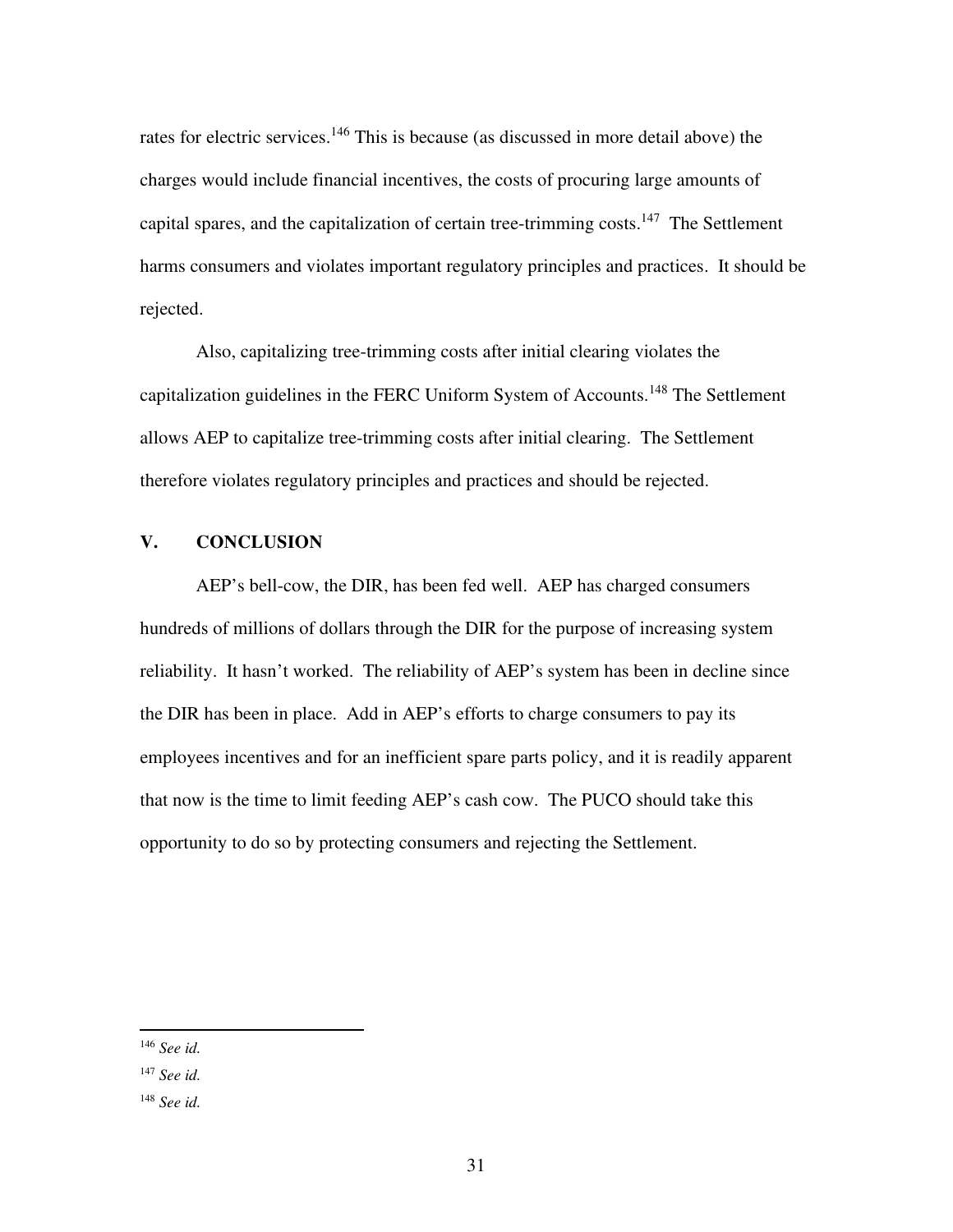Respectfully submitted,

Bruce Weston (0016973) Ohio Consumers' Counsel

#### */s/ William J. Michael*

Terry L. Etter (0067445), Counsel of Record for Case No. 17-0038-EL-RDR William J. Michael (0070921), Counsel of Record for Case No. 18-0230-EL-RDR Christopher Healey (0086027) Bryce McKenney (0088203) Assistant Consumers' Counsel

## **Office of the Ohio Consumers' Counsel**

65 East State Street,  $7<sup>th</sup>$  Floor Columbus, Ohio 43215 Telephone: 614-466-7964 (Etter) Telephone: 614 466-1291 (Michael) Telephone: 614-466-9571 (Healey) Telephone: 614-466-9585 (McKenney) terry.etter@occ.ohio.gov William.michael@occ.ohio.gov christopher.healey@occ.ohio.gov Bryce.mckenney@occ.ohio.gov (willing to accept service by e-mail)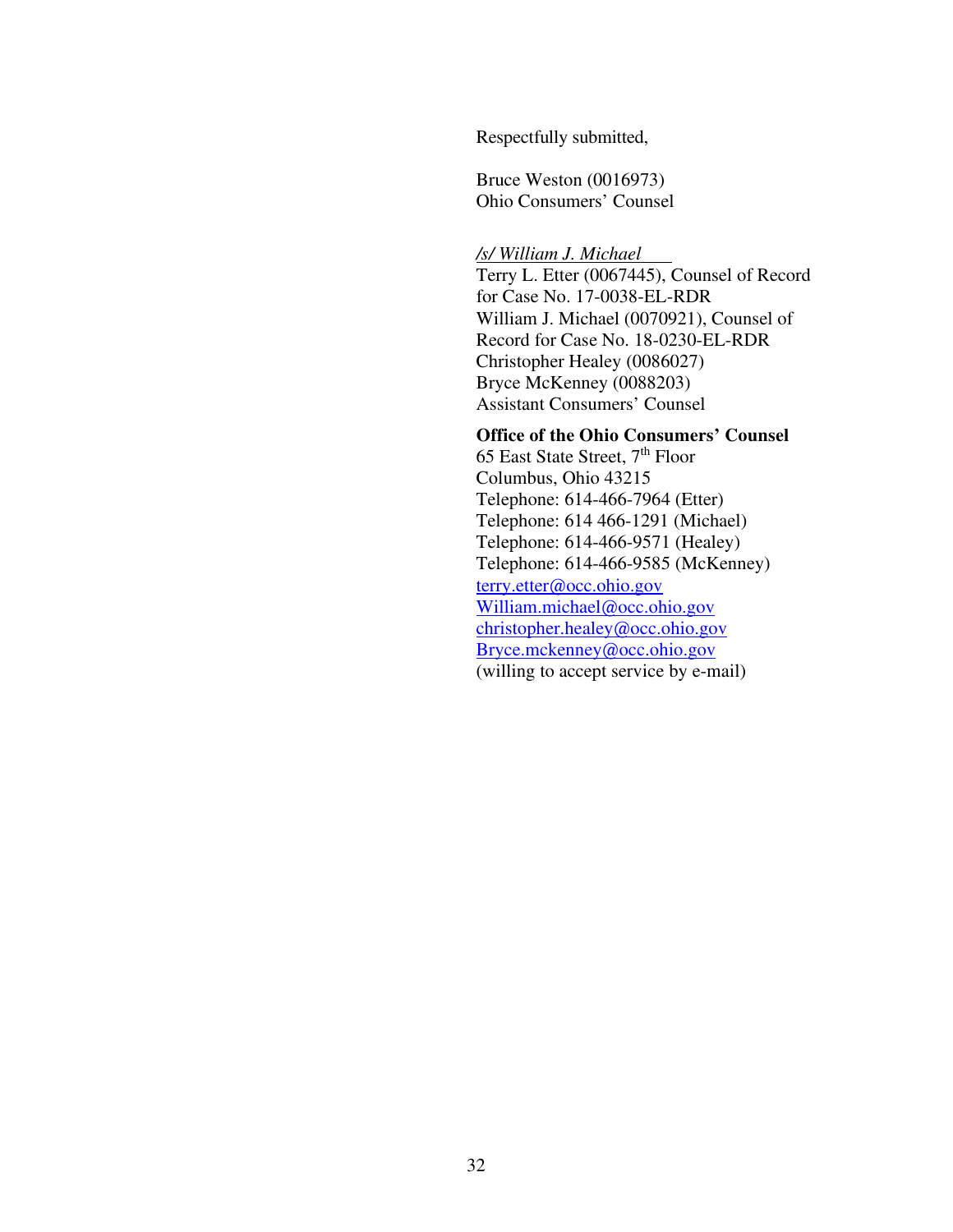## **CERTIFICATE OF SERVICE**

I hereby certify that a true copy of the foregoing Initial Brief of the Office of the Ohio Consumers' Counsel was served via electronic transmission to the persons listed below on this 4th day of October 2019.

> */s/ William J. Michael* William J. Michael Assistant Consumers' Counsel

The PUCO's e-filing system will electronically serve notice of the filing of this document on the following parties:

## **SERVICE LIST**

steven.beeler@ohioattorneygeneral.gov

stnourse@aep.com cmblend@aep.com

Attorney Examiners:

Sarah.parrot@puco.ohio.gov Greta.see@puco.ohio.gov